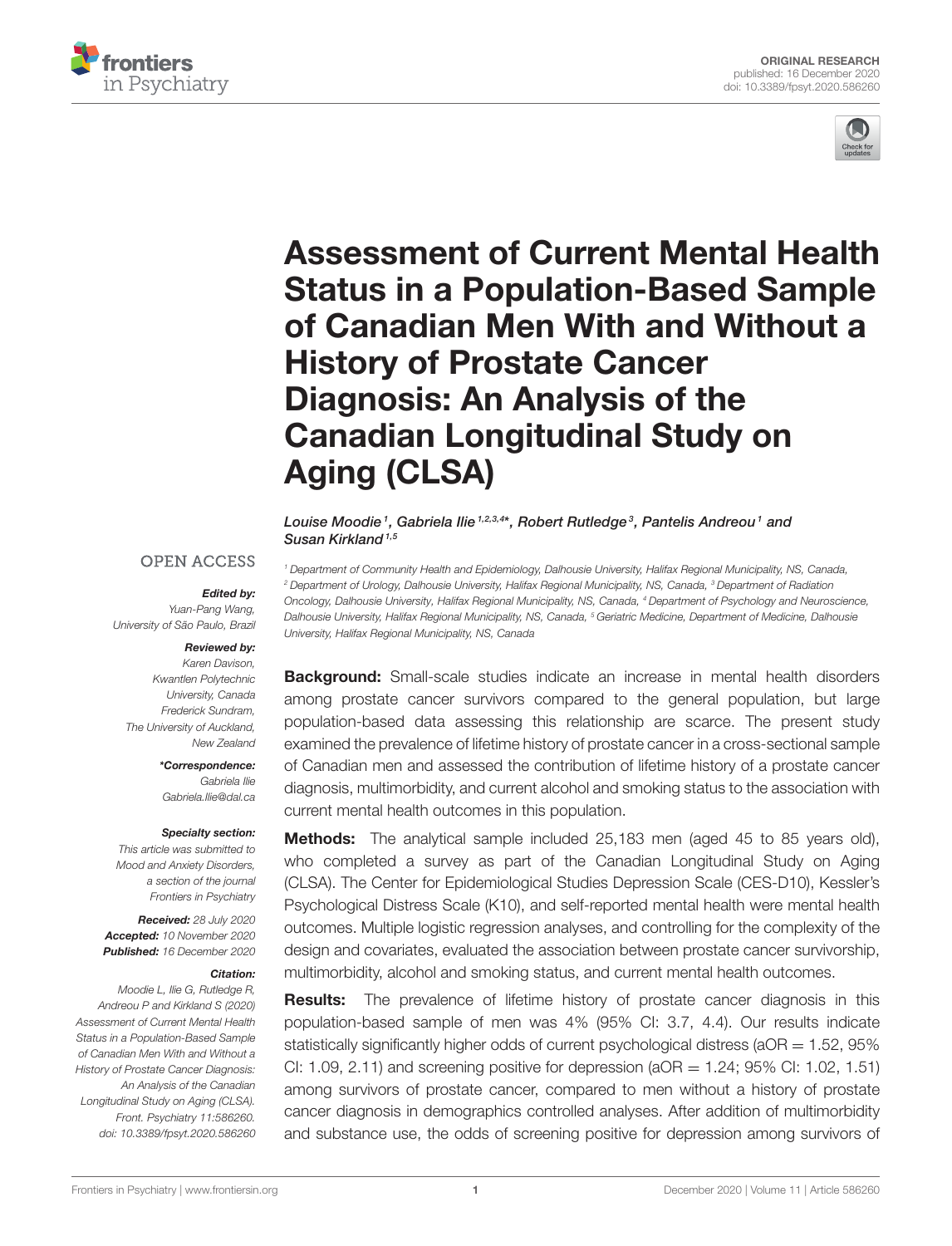prostate cancer are 1.32 (95% CI: 1.06, 1.64) higher compared to men who never had a history of prostate cancer diagnosis.

**Interpretation:** Patient education and empowerment programs aimed at addressing concerns during the diagnosis and treatment and enhancing survivorship care plans by adding routine screening for mental distress to help survivors overcome poor mental health during the cancer survivorship journey, are warranted.

Keywords: prostate cancer, cancer survivorship, mental health, depression, anxiety, substance use, multimorbidity, quality of life

### INTRODUCTION

Prostate cancer (PCa) is the most commonly diagnosed cancer among men in Canada, Europe, and the USA [\(1,](#page-10-0) [2\)](#page-10-1). Although the incidence rate of PCa increases faster with age than any other cancer, about 81% of PCa diagnosed cases are diagnosed in the early stages of development when patients can receive effective curative treatments [\(3\)](#page-10-2). While treatment for highrisk PCa patients, especially for healthy younger men, usually is treated with open surgery, laparoscopic or robotic-assisted laparoscopic surgery, which includes the removal of the prostate gland, moderate to low-risk PCa may be treated with radiation and hormonal therapy [\(2,](#page-10-1) [3\)](#page-10-2). These treatments have improved considerably over the decades and are providing very good curative results [\(2](#page-10-1)[–4\)](#page-10-3). However, patients are still at risk of complications and side effects, especially urinary incontinence and erectile dysfunction [\(4\)](#page-10-3). When these side effects occur among younger patients (e.g., 40 to 65 years of age), they violate expectations regarding urinary and erectile function age norms and often negatively impact the psychological well-being of patients [\(5–](#page-10-4)[7\)](#page-10-5).

Given that the majority of PCa patients become long-term survivors (>5 years), with over 70% of patients expected to live 10 years or more from the time of diagnosis, unaddressed mental health disorders can negatively impact their health [\(2–](#page-10-1) [5\)](#page-10-4). According to a literature review conducted by Fervaha et al. [\(6\)](#page-10-6), one in six men with a PCa diagnosis will experience clinically significant depression, which was shown to contribute to poorer oncological outcomes [\(6](#page-10-6)[–10\)](#page-10-7). A meta-analysis by Watts and colleagues found that rates of depression and anxiety among PCa survivors were higher than those found in the general population, although most of the studies included in the review had small sample sizes [\(7\)](#page-10-5). These results have been further corroborated by a population-based study of 6,685 men residing in Atlantic Canada [\(5\)](#page-10-4). Survivors of PCa had more than double the odds of screening positive for depression and anxiety, compared to men who had no history of cancer (control), while men with a history of any other form of cancer had comparable mental health outcomes with the control group [\(5\)](#page-10-4).

The rise in PCa incidence with increased age combined with low PCa mortality have important implications for the Canadian healthcare system [\(11–](#page-10-8)[13\)](#page-10-9). Men with co-occurring depression and PCa are more likely to have worse quality of life, short and long term, increased risk of multimorbidity (e.g., cardiovascular disease and diabetes), increased mortality, and higher healthcare utilization than men in the general population [\(9,](#page-10-10) [10\)](#page-10-7). Hence, examining and understanding the mechanisms behind the association between mental health outcomes and PCa survivorship is a health priority [\(1,](#page-10-0) [5](#page-10-4)[–7,](#page-10-5) [10](#page-10-7)[–12\)](#page-10-11).

The mechanisms through which PCa survivorship and mental health are associated have not been directly assessed. However, research shows that mental health disorders have long been associated with multimorbidity and unhealthy lifestyle coping mechanisms, such as alcohol use and smoking [\(12–](#page-10-11)[17\)](#page-10-12). As 99% of patients diagnosed with PCa are over age 50, and about 65% are over 65 years of age, they are more likely to experience the sequelae of cancer treatment in the context of other coexisting medical conditions [\(2,](#page-10-1) [3,](#page-10-2) [8,](#page-10-13) [13\)](#page-10-9). Studies show that individuals with multimorbidity have worse physical, social, and psychological quality of life [\(14\)](#page-10-14). Read et al. [\(15\)](#page-10-15) found that depression is two to three times more likely to be experienced by people with multimorbidity than those who have no chronic physical conditions [\(15\)](#page-10-15). Alcohol use and smoking are known unhealthy coping mechanisms and risk factors associated with PCa [\(16–](#page-10-16)[19\)](#page-10-17). Continued alcohol use and smoking after diagnosis can complicate treatment, increase risk for further malignancy, and contribute to secondary health problems such as cardiovascular disease and diabetes for PCa survivors [\(16,](#page-10-16) [18,](#page-10-18) [19\)](#page-10-17).

In the past few years, we have seen an increase in the number of studies that are beginning to assess the role of psychosocial factors on the mental health and quality of life of prostate cancer survivors [\(11,](#page-10-8) [20\)](#page-10-19). For example, a study looking at prostate cancer survivorship among married men (or currently in a relationship) who had undergone surgery for their prostate cancer diagnosis, found that 16.2% of the men in the sample also screened positive for psychological distress [\(20\)](#page-10-19). This outcome was worse for men who were of younger age, those who scored low on relationship satisfaction, and were not, at the time the study was conducted, on prescribed medication for anxiety, depression, or both [\(20\)](#page-10-19).

One gap in the literature is the assessment of the contribution of multimorbidity, smoking, and alcohol use in addition to the presence or absence of the lifetime history of a PCa diagnosis on current mental health disorders. A second gap is the absence of an assessment of the prevalence of the presence of a lifetime history of a PCa diagnosis among men in Canada. Last, data on the association between history of PCa and current mental

**Abbreviations:** PCa, prostate cancer; CLSA, Canadian Longitudinal Study on Aging.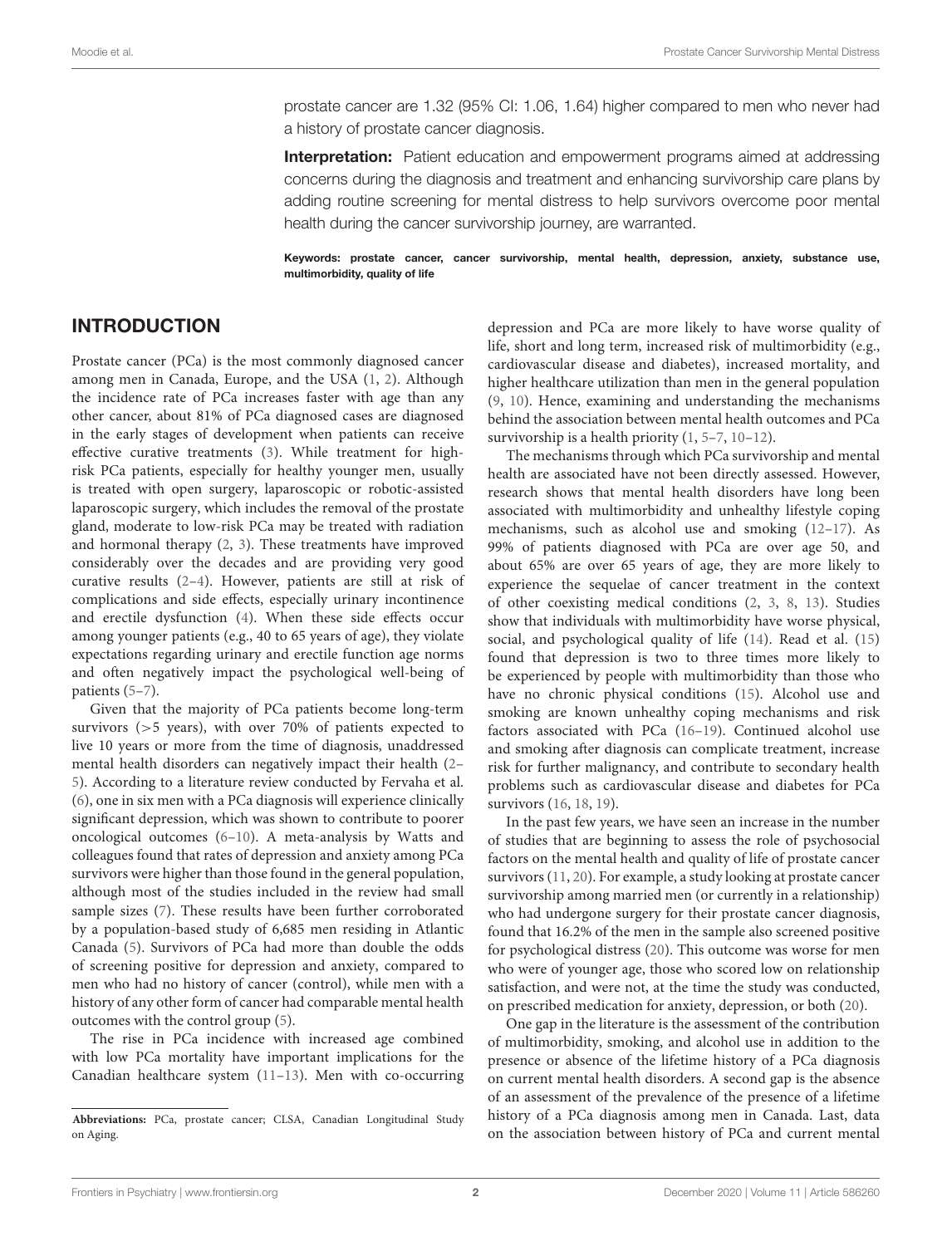health disorders in Canada are scarce [\(5\)](#page-10-4). Here we examine the prevalence of PCa and its demographic characteristics and examine the relationship between status of lifetime history of PCa diagnosis and current mental health outcomes, with and without the contribution of multimorbidity, alcohol use and smoking status, in demographics controlled analyses, in a large population-based sample of adult Canadian men who participated in the baseline data collection cycle of the Canadian Longitudinal Study on Aging (CLSA) between 2010 and 2015.

### METHODS

### **Participants**

Data were based on a sample of 25,183 men (45 to 85 years of age) from the slightly more than 50,000 men and women across Canada's 10 provinces who participated in either the Tracking or Comprehensive cohorts of the baseline cycle (2010 to 2015) of the CLSA. The CLSA is a national, longitudinal research platform that collects comprehensive data and biological samples, which support a wide variety of aging-related research. A total of 10,406 individuals were assessed during a telephone interview (Tracking cohort), and 14,777 individuals were assessed in an in-home interview (Comprehensive cohort). Variables in the analyses were assessed in both cohorts, with the exception of psychological distress, which was assessed in the Comprehensive cohort only. Details about CLSA design, recruitment, study procedure, and measures have been described elsewhere [\(21\)](#page-10-20). The CLSA Protocol is also available for download under the Researchers section of the CLSA website [\(www.clsa-elcv.ca\)](http://www.clsa-elcv.ca). All procedures performed in this study were in accordance with the ethical standards of the institutional ethics committee (Dalhousie University; Project 2018-4523). The survey was conducted according to the ethics standards and principles of the World Medical Association Declaration of Helsinki guidelines for human studies. All participants have provided written informed consent prior to participating in the study.

### Study Design

#### Outcome Variables

Two validated and one self-report measures were used to assess current mental health.

Psychological distress was assessed using Kessler's Psychological Distress Scale (K10) [\(22\)](#page-10-21). This commonly-used 10-item scale has high levels of internal consistency (Cronbach's alpha =  $0.88$ ) and convergent validity  $(0.84)$   $(22, 23)$  $(22, 23)$ . K10 screens for symptoms of psychological distress, such as depression and anxiety, within the past month [\(23\)](#page-10-22). Scores were on a K10 range between 10 and 50, with scores under 20 indicating good mental health, 20–24 indicating mild mental disorder, 25–29 indicating moderate mental disorder, and 30 and above indicating the likelihood of a severe mental disorder [\(22,](#page-10-21) [23\)](#page-10-22). The cutoff score for psychological distress recommended by Kessler is a score greater than or equal to 20 [\(22\)](#page-10-21). Screening positive for distress (score  $\geq$  20) was coded 1, and screening negative for distress  $(\text{score} < 20)$  was coded 0.

Screening positive for depression was assessed using the Center for Epidemiologic Studies—Depression (CES-D10) Scale, which identifies current (past week) symptoms of depression among community-residing older adults [\(24\)](#page-10-23). The CES-D10 includes 10 items comprising six scales reflecting major facets of depression: depressed mood, feelings of guilt and worthlessness, feelings of helplessness and hopelessness, psychomotor retardation, loss of appetite, and sleep disturbance. The cutoff score for depressive symptoms recommended by Andresen et al. [\(24\)](#page-10-23) is a score greater than or equal to 10 [\(24\)](#page-10-23). Screening positive for depressive symptoms (score  $\geq$  10) was coded 1, and screening negative for depressive symptoms (score < 10) was coded 0. Internal consistency, test–retest reliability, convergent validity and divergent validity for CES-D10 are 0.86, 0.85, 0.91, and 0.89, respectively, and they are used regularly in psychiatric settings as well as general population mental health surveillance research [\(25](#page-10-24)[–27\)](#page-10-25).

Self-rated mental health (SRMH) was assessed through the following question: "In general, would you say your mental health is excellent, very good, good, fair or poor?" Research suggests that this question is a good proxy for clinical criteria for mental health assessment [\(28\)](#page-10-26). Specifically, paralleling the literature on clinical mental health assessment, research results highlight a positive association between "poor" self-perceived mental health status, depressive symptoms, and mental health treatment [\(28,](#page-10-26) [29\)](#page-10-27). The Likert scale question surveyed assessed the presence of poor mental health (e.g., fair and poor) and absence of poor mental health (e.g., excellent, very good, and good), coded 1 and 0, respectively. This dichotomization is commonly seen in the literature for self-rated mental health [\(29\)](#page-10-27).

#### Exposure Variables

Lifetime History of a PCa Diagnosis was the main predictor. CLSA participants were asked: "Has a doctor ever told you that you had cancer?" Participants who answered "yes" were further asked "What type(s) of cancer were you diagnosed with?" Lifetime history of PCa diagnosis was coded 1, and absence of lifetime history of PCa diagnosis was coded 0.

#### **Multimorbidity**

Participants were asked if they had any one of the following 26 physical health conditions: heart attack or myocardial infarction; angina (or chest pain due to heart disease); stroke or CVA (cerebrovascular accident); high blood pressure or hypertension; heart disease (including congestive heart failure); peripheral vascular disease or poor circulation in limbs and mini-stroke or TIA (Transient Ischemic Attack); diabetes, borderline diabetes, or high blood sugar; overactive thyroid (hyperthyroidism); underactive thyroid (hypothyroidism); emphysema, chronic bronchitis, chronic obstructive pulmonary disease (COPD), or chronic changes in lungs due to smoking; asthma; macular degeneration; osteoarthritis in one or both hands, osteoarthritis in one or both hips, osteoarthritis in the knee; osteoporosis; other type of arthritis; rheumatoid arthritis; kidney disease or kidney failure; intestinal or stomach ulcers; bowel disorder; epilepsy, multiple sclerosis, and Parkinsonism/Parkinson's disease; dementia or Alzheimer's disease; and cancer.

These chronic conditions have been included in previous studies assessing multimorbidity [\(27–](#page-10-25)[29\)](#page-10-27). Consistent with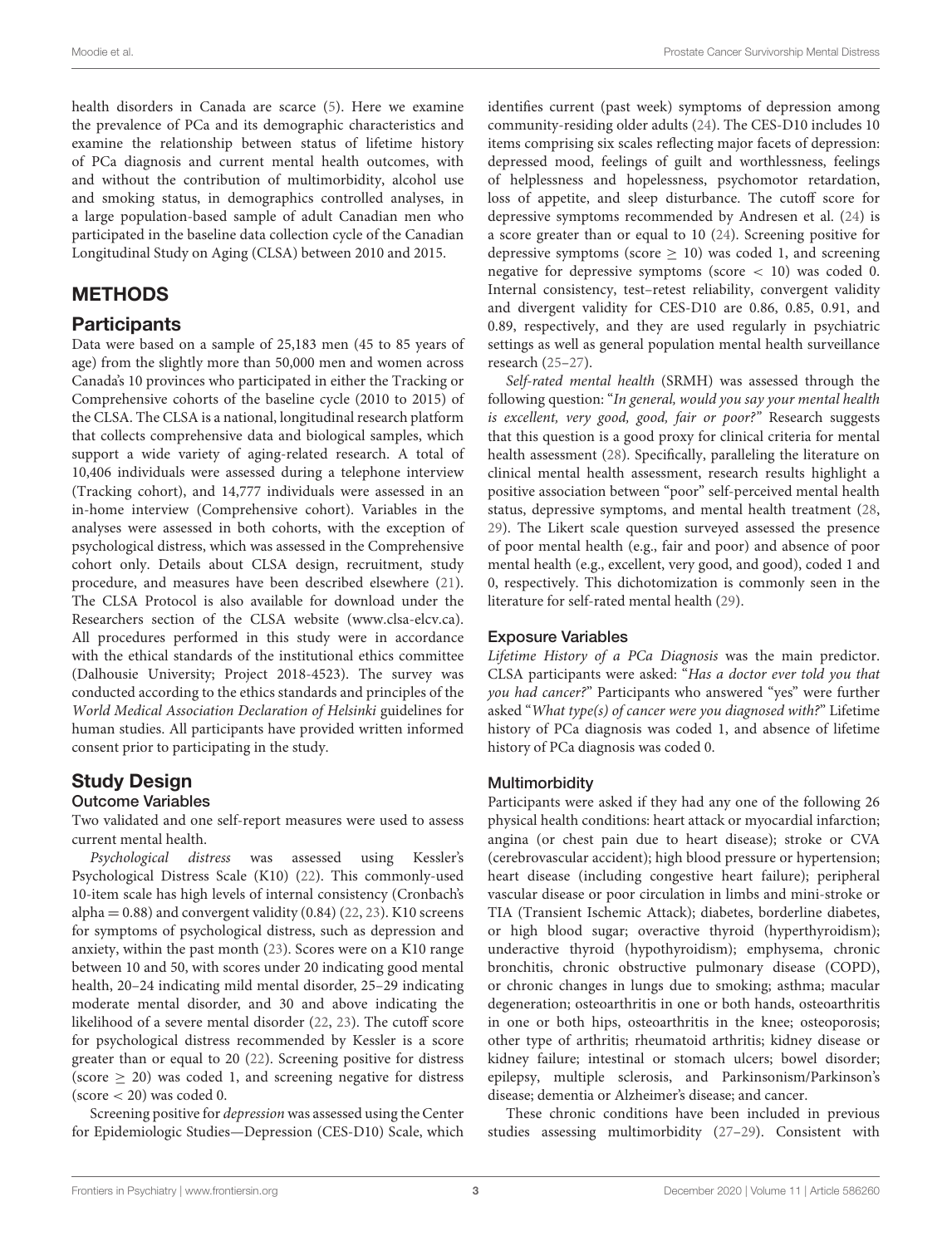previous research, we defined multimorbidity as the presence of two or more chronic physical health conditions (coded 1; less than two chronic conditions coded 0).

#### Smoking

Participants were asked about the frequency of smoking cigarettes in the past 30 days. Responses indicated daily, occasional (at least one cigarette in the past 30 days, but not every day) and no cigarette smoking at all, and were coded 2, 1, and 0, respectively. This item is used in the Ontario Health Study [\(30\)](#page-10-28), as well as the Canadian Health Measures Survey (CHMS) [\(31\)](#page-10-29) and the Canadian Tobacco Use Monitoring Survey (CTUMS) [\(32\)](#page-10-30), all current and reliable sources of population health surveillance with an established epidemiological and peer reviewed scientific reputation.

#### Alcohol Use

Participants were asked about the frequency of their alcohol consumption in the past 12 months. Responses included daily drinking (four to five times a week or almost every day), weekly drinking (once to two to three times a week), occasional drinking (either less than once a month, about once a month or two to three times a month), and no alcohol drinking at all, coded 3, 2, 1, and 0, respectively. This item was adapted from the Ontario Health Survey [\(30\)](#page-10-28), which were originally sourced from the Center for Addiction and Mental Health Monitor [\(33\)](#page-10-31), one of the longest and most reputable surveys on adult mental health in the world.

### **Covariates**

Covariates were selected based on previous literature indicating that these variables are associated with mental health [\(34–](#page-10-32)[40\)](#page-11-0). The following six covariates were employed: age (<65, 65– 74, >74), province (Alberta, British Columbia, Manitoba, New Brunswick, Newfoundland and Labrador, Nova Scotia, Ontario, Prince Edward Island, Quebec, and Saskatchewan), education (less than post-secondary degree/diploma and post-secondary degree/diploma), household income (<\$50,000 a year;  $\ge$ \$50,000,  $\langle 100,000 \text{ a year}; \geq 100,000, \langle 150,000 \text{ a year}; \geq 150,000 \text{ a year} \rangle$ year), marital status (married or common law; not married/not common-law: single, never married, never lived with partner, widowed, divorced, or separated), and ethnicity [other (nonwhite), white only, to account for less than five cell counts].

### Statistical Analysis

Data derived from complex surveys using stratification and weights do not meet the assumption of independent observations and thus underestimate variances, overstating significance levels, which may result in false-positive inferences. We therefore employed design-based estimation methods to accommodate these sampling methods [\(41\)](#page-11-1). Following the CLSA guidelines, trimmed (inflation) weights (in the descriptive analyses) and analytic weights (in the regression analyses) were used in order for the estimates to be generalizable to the Canadian population [\(42\)](#page-11-2). To adjust for the complex survey data, variances were estimated using Taylor Series Linearization available in the Complex Sample module in SPSS 25.0. For the pooled

<span id="page-3-0"></span>TABLE 1 | Weighted and unweighted estimates and odds-rations (ORs) of lifetime history of prostate cancer (PCa) diagnosis by demographic characteristics for Canadian men from the baseline cycle (2010–2015) of the CLSA ( $N = 25,183$ ).

|                                   | Lifetime history of PCa diagnosis                                           |                                                                             |
|-----------------------------------|-----------------------------------------------------------------------------|-----------------------------------------------------------------------------|
|                                   | No<br>$(n = 23,825)$<br>% <sup>a</sup> (95% CI)<br>OR <sup>b</sup> (95% CI) | Yes<br>$(n = 1,358)$<br>% <sup>a</sup> (95% CI)<br>OR <sup>b</sup> (95% CI) |
| Age <sup>1</sup>                  |                                                                             | Wald F (2, 25, 148) = $403.52***$                                           |
| >74(h)                            | (4, 133)                                                                    | (641)                                                                       |
| Weighted <sup>a</sup>             | 87.1 (85.5, 88.5)                                                           | 12.9 (11.5, 14.5)                                                           |
| Unweighted                        | 86.6 (86.2, 87.0)                                                           | 13.4 (11.6, 15.2)                                                           |
|                                   | 1.00 (Reference)                                                            | $9.50(8.11, 11.07)$ ***                                                     |
| 65–74 (n)                         | (5, 516)                                                                    | (452)                                                                       |
| Weighted                          | 92.3 (91.0, 93.4)                                                           | 7.7(6.6, 9)                                                                 |
| Unweighted                        | 92.4 (92.1, 92.7)                                                           | 7.6(6.2, 9.0)                                                               |
|                                   | 1.00 (Reference)                                                            | 5.03 (4.27, 5.93)***                                                        |
| $<$ 65 (n) (Reference)            | (14, 176)                                                                   | (265)                                                                       |
| Weighted                          | 98.4 (98.1, 98.7)                                                           | 1.6(1.3, 1.9)                                                               |
| Unweighted                        | 98.2 (98.0, 98.4)                                                           | 1.8(1.1, 2.5)                                                               |
| Provincial Residence <sup>2</sup> |                                                                             | Wald F (9, 25, 141) = $1.69$                                                |
| Saskatchewan (n)                  | (641)                                                                       | (38)                                                                        |
| Weighted                          | 95.7 (94.1, 96.9)                                                           | 4.3(3.1, 5.9)                                                               |
| Unweighted                        | 94.4 (94.1 94.7)                                                            | 5.6(4.4, 6.8)                                                               |
|                                   | 1.00 (Reference)                                                            | 1.21 (0.82, 1.80)                                                           |
| Quebec (n)                        | (4, 465)                                                                    | (223)                                                                       |
| Weighted                          | 96.2 (95.5, 96.8)                                                           | 3.8(3.2, 4.5)                                                               |
| Unweighted                        | 95.2 (94.9, 95.5)                                                           | 4.8(3.7, 5.9)                                                               |
|                                   | 1.00 (Reference)                                                            | 1.06 (0.83, 1.37)                                                           |
| Prince Edward Island (n)          | (517)                                                                       | (48)                                                                        |
| Weighted                          | 93.7 (91.5, 95.4)                                                           | 6.3(4.6, 8.3)                                                               |
| Unweighted                        | 91.5 (91.1, 91.9)                                                           | 8.5 (7.0, 10.0)                                                             |
|                                   | 1.00 (Reference)                                                            | 1.80 (1.23, 2.65)***                                                        |
| Ontario (n)                       | (5, 210)                                                                    | (298)                                                                       |
| Weighted                          | 95.9 (95.1, 96.5)                                                           | $4.1$ $(3.5, 4.9)$                                                          |
| Unweighted                        | 94.6 (94.3, 94.9)                                                           | 5.4(4.2, 6.6)                                                               |
|                                   | 1.00 (Reference)                                                            | 1.10 (0.87, 1.40)                                                           |
| Nova Scotia (n)                   | (2, 177)                                                                    | (129)                                                                       |
| Weighted                          | 96.4 (95.3, 97.3)                                                           |                                                                             |
| Unweighted                        | 94.4 (94.1, 94.7)                                                           | 3.6(2.7, 4.7)                                                               |
|                                   | 1.00 (Reference)                                                            | 5.6(4.4, 6.8)<br>1.20 (0.91, 1.59)                                          |
| Newfoundland and                  |                                                                             |                                                                             |
| Labrador (n)                      | (1,622)                                                                     | (85)                                                                        |
| Weighted                          | 96.1 (94.6, 97.2)                                                           | 3.9(2.8, 5.4)                                                               |
| Unweighted                        | 95.0 (94.7, 95.3)                                                           | 5.0(3.8, 6.2)                                                               |
|                                   | 1.00 (Reference)                                                            | 1.00 (0.73, 1.37)                                                           |
| New Brunswick (n)                 | (634)                                                                       | (34)                                                                        |
| Weighted                          | 96.3 (94.7, 97.4)                                                           | 3.7(2.6, 5.3)                                                               |
| Unweighted                        | 94.9 (94.6, 95.2)                                                           | 5.1(3.9, 6.3)                                                               |
|                                   | 1.00 (Reference)                                                            |                                                                             |
|                                   |                                                                             | 1.04 (0.69, 1.59)                                                           |
| Manitoba (n)                      | (2, 137)                                                                    | (107)                                                                       |
| Weighted                          | 96.3 (95.4, 97)                                                             | 3.7(3, 4.6)                                                                 |
| Unweighted                        | 95.2 (94.9, 95.5)                                                           | 4.8 (3.7, 5.9)                                                              |
|                                   | 1.00 (Reference)                                                            | 0.95(0.72, 1.27)                                                            |

(Continued)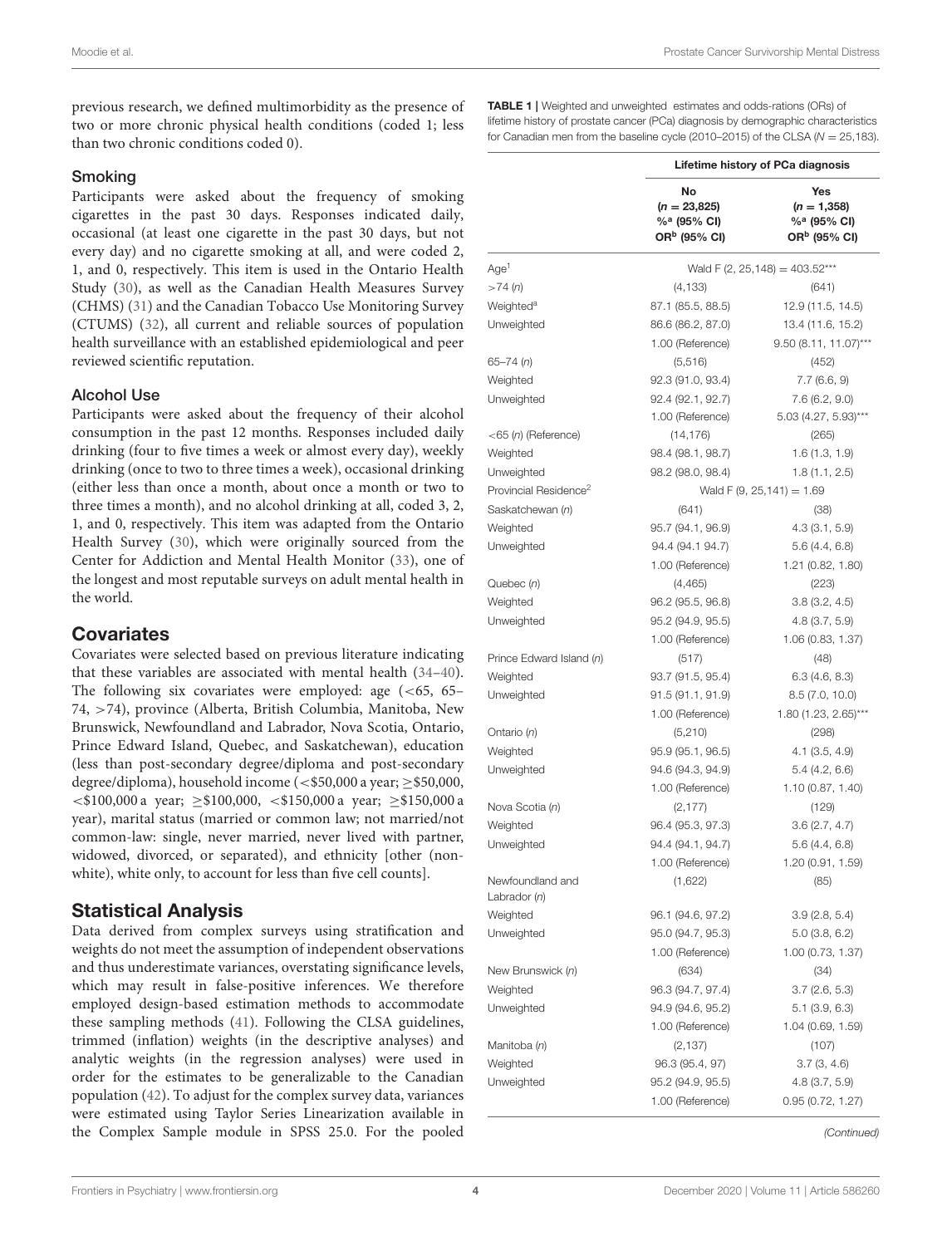#### TABLE 1 | Continued

|                                                               | Lifetime history of PCa diagnosis                               |                                                                             |
|---------------------------------------------------------------|-----------------------------------------------------------------|-----------------------------------------------------------------------------|
|                                                               | No<br>$(n = 23,825)$<br>%ª (95% CI)<br>OR <sup>b</sup> (95% CI) | Yes<br>$(n = 1,358)$<br>% <sup>a</sup> (95% CI)<br>OR <sup>b</sup> (95% CI) |
| British Columbia (n)                                          | (4,089)                                                         | (264)                                                                       |
| Weighted                                                      | 95.6 (94.8, 96.3)                                               | 4.4(3.7, 5.2)                                                               |
| Unweighted                                                    | 93.9 (93.6, 94.2)                                               | 6.1(4.8, 7.4)                                                               |
|                                                               | 1.00 (Reference)                                                | 1.21 (0.94, 1.54)                                                           |
| Alberta (n) (Reference)                                       | (2,333)                                                         | (132)                                                                       |
| Weighted                                                      | 96.2 (95.3, 97)                                                 | 3.8(3, 4.7)                                                                 |
| Unweighted                                                    | 94.6 (94.3, 94.9)                                               | 5.4(4.2, 6.6)                                                               |
| Education <sup>3</sup>                                        |                                                                 | Wald F (1, 25,074) = $26.22***$                                             |
| Post-secondary<br>degree/diploma (n)                          | (18,032)                                                        | (955)                                                                       |
| Weighted                                                      | 96.3 (95.9, 96.7)                                               | 3.7(3.3, 4.1)                                                               |
| Unweighted                                                    | 95.0 (94.7, 95.3)                                               | 5.0(3.8, 6.2)                                                               |
|                                                               | 1.00 (Reference)                                                | $0.71$ (0.62, 0.81)***                                                      |
| Less than post-secondary<br>degree/diploma (n)<br>(Reference) | (5, 721)                                                        | (400)                                                                       |
| Weighted                                                      | 95.1 (94.2, 95.8)                                               | 4.9(4.2, 5.8)                                                               |
| Unweighted                                                    | 93.5 (93.2, 93.8)                                               | 6.5(5.2, 7.8)                                                               |
| Total Household Income <sup>4</sup>                           |                                                                 | Wald F (3, 23,986) = $25.07***$                                             |
| $\ge$ \$150,000 year (n)                                      | (3,987)                                                         | (136)                                                                       |
| Weighted                                                      | 97.7 (96.9, 98.3)                                               | 2.3(1.7, 3.1)                                                               |
| Unweighted                                                    | 96.7 (96.5, 97.0)                                               | 3.3(2.3, 4.3)                                                               |
|                                                               | 1.00 (Reference)                                                | $0.44$ (0.36, 0.56)***                                                      |
| $\geq$ \$100,000,<br>$<$ \$150,000/year (n)                   | (4,644)                                                         | (221)                                                                       |
| Weighted                                                      | 96.5 (95.6, 97.2)                                               | 3.5(2.8, 4.4)                                                               |
| Unweighted                                                    | 95.5 (95.2, 95.8)                                               | 4.5(3.4, 5.6)                                                               |
|                                                               | 1.00 (Reference)                                                | $0.64$ (0.53, 0.77)***                                                      |
| $\geq$ \$50,000,<br>$<$ \$100,000/year (n)                    | (8,356)                                                         | (561)                                                                       |
| Weighted                                                      | 95.6 (94.9, 96.2)                                               | 4.4(3.8, 5.1)                                                               |
| Unweighted                                                    | 93.7 (93.4, 94.0)                                               | 6.3(5.0, 7.6)                                                               |
|                                                               | 1.00 (Reference)                                                | $0.98$ (0.84, 1.12)**                                                       |
| $<$ \$50,000/year (n)<br>(Reference)                          | (5,744)                                                         | (373)                                                                       |
| Weighted                                                      | 95.1 (94.2, 95.8)                                               | 4.9(4.2, 5.8)                                                               |
| Unweighted                                                    | 93.9 (93.6, 94.2)                                               | $6.1$ (4.8, 7.4)                                                            |
| Marital Status <sup>5</sup>                                   |                                                                 | Wald F (1, 25, 143) = $6.05^*$                                              |
| Married/common-law (n)                                        | (18, 454)                                                       | (1,084)                                                                     |
| Weighted                                                      | 95.9 (95.4, 96.3)                                               | 4.1(3.7, 4.6)                                                               |
| Unweighted                                                    | 94.5 (94.2, 94.8)                                               | 5.5(4.3, 6.7)                                                               |
|                                                               | 1.00 (Reference)                                                | 1.20 (1.04, 1.39)*                                                          |
| Non-married/non-<br>common-law (n)<br>(Reference)             | (5,365)                                                         | (274)                                                                       |
| Weighted                                                      | 96.5 (95.8, 97.1)                                               | 3.5(2.9, 4.2)                                                               |
| Unweighted                                                    | 95.1 (94.8, 95.4)                                               | 4.9(3.8, 6.0)                                                               |

(Continued)

|                        | Lifetime history of PCa diagnosis                                             |                                                                               |  |
|------------------------|-------------------------------------------------------------------------------|-------------------------------------------------------------------------------|--|
|                        | No<br>$(n = 23,825)$<br>$%$ <sup>a</sup> (95% CI)<br>OR <sup>b</sup> (95% CI) | Yes<br>$(n = 1,358)$<br>$%$ <sup>a</sup> (95% CI)<br>OR <sup>b</sup> (95% CI) |  |
| Ethnicitv <sup>6</sup> | Wald F $(1, 24, 084) = 0.71$                                                  |                                                                               |  |
| White only (n)         | (21, 800)                                                                     | (1, 273)                                                                      |  |
| Weighted               | 95.9 (95.5, 96.2)                                                             | 4.1(3.8, 4.5)                                                                 |  |
| Unweighted             | 94.5 (94.2, 94.8)                                                             | 5.5(4.3, 6.7)                                                                 |  |
|                        | 1.00 (Reference)                                                              | 1.14(0.84, 1.56)                                                              |  |
| Other (n) (Reference)  | (992)                                                                         | (53)                                                                          |  |
| Weighted               | 96.7 (94.7, 98.0)                                                             | 3.3(2.0, 5.3)                                                                 |  |
| Unweighted             | 94.9 (94.6, 95.2)                                                             | 5.1(3.9, 6.3)                                                                 |  |

 $1,2$ No missing values:  $n = 25,183$ .

 $31$  istwise deletion  $n = 25,108$ .

<sup>4</sup> Listwise deletion  $n = 24,022$ .

 $5$ Listwise deletion resulted in the following:  $n = 25,117$ .

 $6$ Listwise deletion resulted in the following:  $n = 24,118$ .

In complex samples,  $df = (\#PSUs)$ -(# strata).

\*\*\*Significant at  $p < 0.001$ .

\*\*Significant at p < 0.01.

\*Significant at p < 0.05.

a Complex sample analysis design adjusted using inflation weights.

**bComplex sample analysis design adjusted using analytical weights.** 

(Tracking and Comprehensive cohorts) data, our analyses were based on a design employing normalized inclusion weights of 25,183 adult men drawn from 34 equally allocated strata. For the Comprehensive CLSA data, our analyses were based on a design employing normalized inclusion weights of 14,777 adult men drawn from 14 equally allocated strata. Covariate-adjusted logistic regressions assessed the association between lifetime history of a PCa diagnosis and three mental health outcomes psychological distress, depressive symptoms, and self-rated mental health, in covariate-adjusted analyses. Covariate-adjusted multiple logistic regressions also evaluated the contribution of lifetime history of PCa, multimorbidity, and substance use (alcohol use and smoking) in predicting each of the three mental health outcomes, in covariate-adjusted analyses. Listwise deletion reduced the estimation sample for depressive symptoms to 25,060 from 25,183, and for self-rated mental health to 25,159 from 25,183. For psychological distress, listwise deletion reduced the estimation sample to 13,960 from 14,777. Based on 5.5% of our data missing for psychological distress, multiple imputation (MI) was performed using IBM SPSS 25 [\(43\)](#page-11-3). The imputation method selected was the Automatic method (the software scans the data to determine which method of imputation (monotone or fully conditional) should be specified, based on the pattern of missing data. Fully conditional specification (FCS) was determined, which is an iterative Markov Chain Monte Carlo (MCMC) method. The MCMC method can be used when the pattern of missing data is arbitrary [\(44\)](#page-11-4). We specified 20 iterations, as recommended by the literature [\(44,](#page-11-4) [45\)](#page-11-5). For each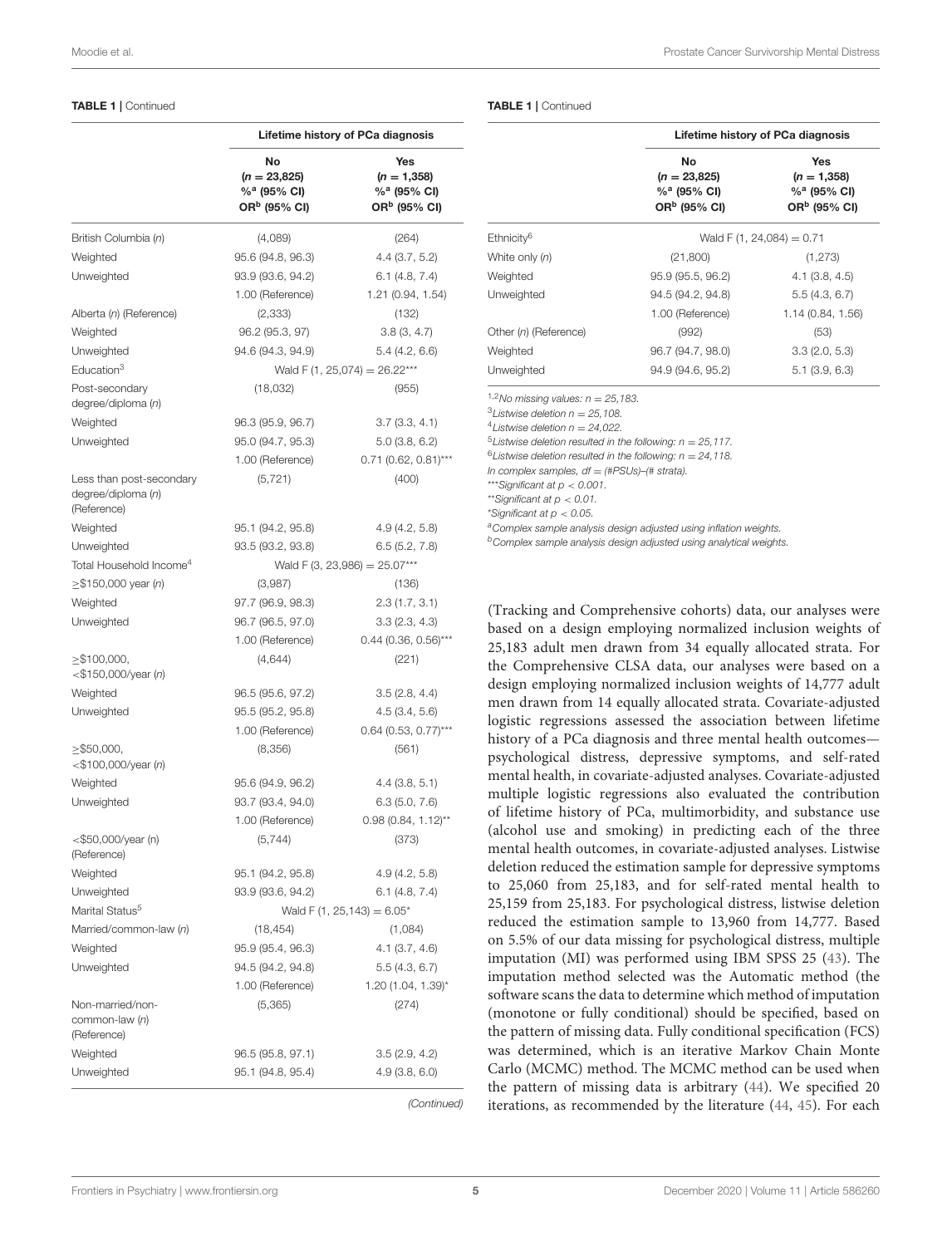iteration, and for each variable in the order specified in the variable list, the FCS method fits a univariate model using all other available variables in the model as predictors, then imputes missing values for the variable being fit. This method continues until the maximum number of iterations is reached. For each of our analyses using MI, sensitivity analyses were performed to determine how the missing data affected the results [\(45\)](#page-11-5). Results of the MI analyses can be found in the (**[Supplementary Tables 1a](#page-10-33)**, **[2a](#page-10-33)**).

### RESULTS

An estimated 4% of adult men (95% CI: 3.7, 4.4) reported a lifetime history of PCa diagnosis. **[Table 1](#page-3-0)** displays the estimates of lifetime history of PCa diagnosis by demographic characteristics. Of the Canadian men who reported a lifetime history of a PCa diagnosis, 72.8% were over the age of 65. The majority of men who reported a lifetime history of PCa diagnosis were married or common-law (83.7%). Additionally, over 70% of the men who reported a history of PCa had a household income of <\$100,000 per year, and of those, 29% reported a household income of  $\langle$  <\$50,000 per year. The results indicate higher odds (OR = 1.20; 95% CI: 1.04, 1.39) of lifetime history of PCa among married men compared to single men, and among men older than 65 years old (OR = 5.03, 95% CI: 4.27, 5.93, and OR = 9.50 95% CI: 8.11, 11.07 times higher for men between 65 and 75 years old, or older than 75, respectively) compared to men younger than 65 years old. Increased total household income and education were protective factors for lifetime history of PCa. Odds for lifetime history of PCa were almost double ( $OR = 1.80$ ; 95% CI: 1.23, 2.65) among PEI residents compared to Alberta residents (reference category), although, overall, province of residence was not statistically significantly associated with lifetime history of PCa diagnosis status.

Logistic regression analyses, adjusted for covariates and the complexity of the design, revealed that men with a lifetime history of PCa diagnosis had statistically significantly higher adjusted odds of screening positive for psychological distress (aOR =  $1.52$ , 95% CI: 1.09, 2.11; multiple imputation aOR = 1.57, 95% CI: 1.18, 2.08), depression (aOR = 1.24, 95% CI: 1.02, 1.51), but not self-rated mental health ( $aOR = 0.95$ , 95% CI: 0.68,1.32), compared to men who never received a PCa diagnosis (**[Table 2](#page-5-0)**). Multiple imputation results for psychological distress analyses can be found in **[Supplementary Table 1a](#page-10-33)**.

Multiple logistic regression analyses, adjusted for the covariates and the complexity of the design, examined the contribution of lifetime history of PCa diagnosis, multimorbidity, smoking, and alcohol use on each of the three mental health outcomes, and revealed a statistically significant contribution of all four predictors to depression, but not psychological distress or self-rated mental health (**[Table 3](#page-6-0)**). Odds were 1.32 (95% CI: 1.06, 1.64) higher for screening positive for depressive symptoms among men with a lifetime history of PCa compared with men without a lifetime history of PCa, and were 1.62 (95% CI: 1.45, 1.80) higher for screening positive for depression among men with multimorbidity than those without. Men who were weekly

<span id="page-5-0"></span>TABLE 2 | Weighted estimates and logistic regression analyses examining the association between lifetime history of PCa and mental health assessed through psychological distress (K10), depression (CES-D 10), and poor self-rated mental health (SRMH) for Canadian men from the baseline cycle of the CLSA, 2010–2015.

|                                      | Screened positive for psychological<br>distress (K10)<br>$(N = 13,960)^1$ |                                      |
|--------------------------------------|---------------------------------------------------------------------------|--------------------------------------|
|                                      | No<br>$(n = 12,623)$                                                      | Yes<br>$(n = 1,337)$                 |
|                                      |                                                                           | $F(7, 12,689) = 39.29***$            |
| Lifetime history of PCa<br>diagnosis |                                                                           | $F(1, 12, 695) = 6.24*$              |
| Yes $(n)$                            | (681)                                                                     | (79)                                 |
| aOR <sup>a</sup> (95% CI)            |                                                                           | 1.00 (Reference) 1.52 (1.09, 2.11)** |
| No (n) (Reference)                   | (11, 942)                                                                 | (1,258)                              |
|                                      | Screened positive for depression<br>(CES-D 10)<br>$(N = 25,060)$          |                                      |
|                                      | No                                                                        | Yes                                  |
|                                      | $(n = 21,750)$                                                            | $(n = 3,310)$                        |
|                                      |                                                                           | $F(7, 22, 777) = 94.98***$           |
| Lifetime history of PCa<br>diagnosis | $F(1, 22.783) = 4.51^*$                                                   |                                      |
| Yes (n)                              | (20, 582)                                                                 | (3, 125)                             |
| aOR <sup>a</sup> (95% CI)            |                                                                           | 1.00 (Reference) 1.24 (1.02, 1.51)*  |
| No (n) (Reference)                   | (1, 168)                                                                  | (185)                                |
|                                      | Poor self-rated mental health (SRMH)<br>$(N = 25.159)$                    |                                      |
|                                      | No                                                                        | Yes                                  |
|                                      | $(n = 22,564)$                                                            | $(n = 1,238)$                        |
|                                      | $F(7, 22,860) = 53.87***$                                                 |                                      |
| Lifetime history of PCa<br>diagnosis | $F(1, 22,866) = 0.11$                                                     |                                      |
| Yes $(n)$                            | (1,302)                                                                   | (1,302)                              |
| aOR <sup>a</sup> (95% CI)            | 1.00 (Reference)                                                          | 0.95(0.68, 1.32)                     |
| No (n) (Reference)                   | (22, 564)                                                                 | (1,238)                              |

\*\*\*Significant at  $P < 0.001$ . \*\*Significant at  $P < 0.01$ . \*Significant at  $P < 0.05$  (two-tailed). <sup>1</sup> Comprehensive cohort only. <sup>a</sup>Analyses were controlled for age, province, education, household income, marital status, ethnicity, and complexity of the design.

or daily drinkers had odds 1.18 (95% CI: 1.02, 1.35) and 1.47 (95% CI: 1.25, 1.73) times significantly higher for screening positive for depression than those who were non-drinkers, respectively. Daily smokers also had 1.57 (95% CI: 1.36, 1.82) times higher odds for screening positive for depression at the time they were being surveyed compared to men who were non-smokers.

Lifetime history of PCa was not a statistically significant contributor of screening positive for psychological distress (aOR = 1.30; 95% CI: 0.89, 1.89), while MI analyses (see **[Supplementary Table 2a](#page-10-33)**) show that among men with a lifetime history of PCa, odds were 1.62 (95% CI: 1.22, 2.16) significantly higher for screening positive for psychological distress compared with men without a history of PCa. Odds were 1.64 (95% CI: 1.38, 1.95; multiple imputation aOR = 1.74, 95% CI: 1.52, 1.98) higher for screening positive for psychological distress among men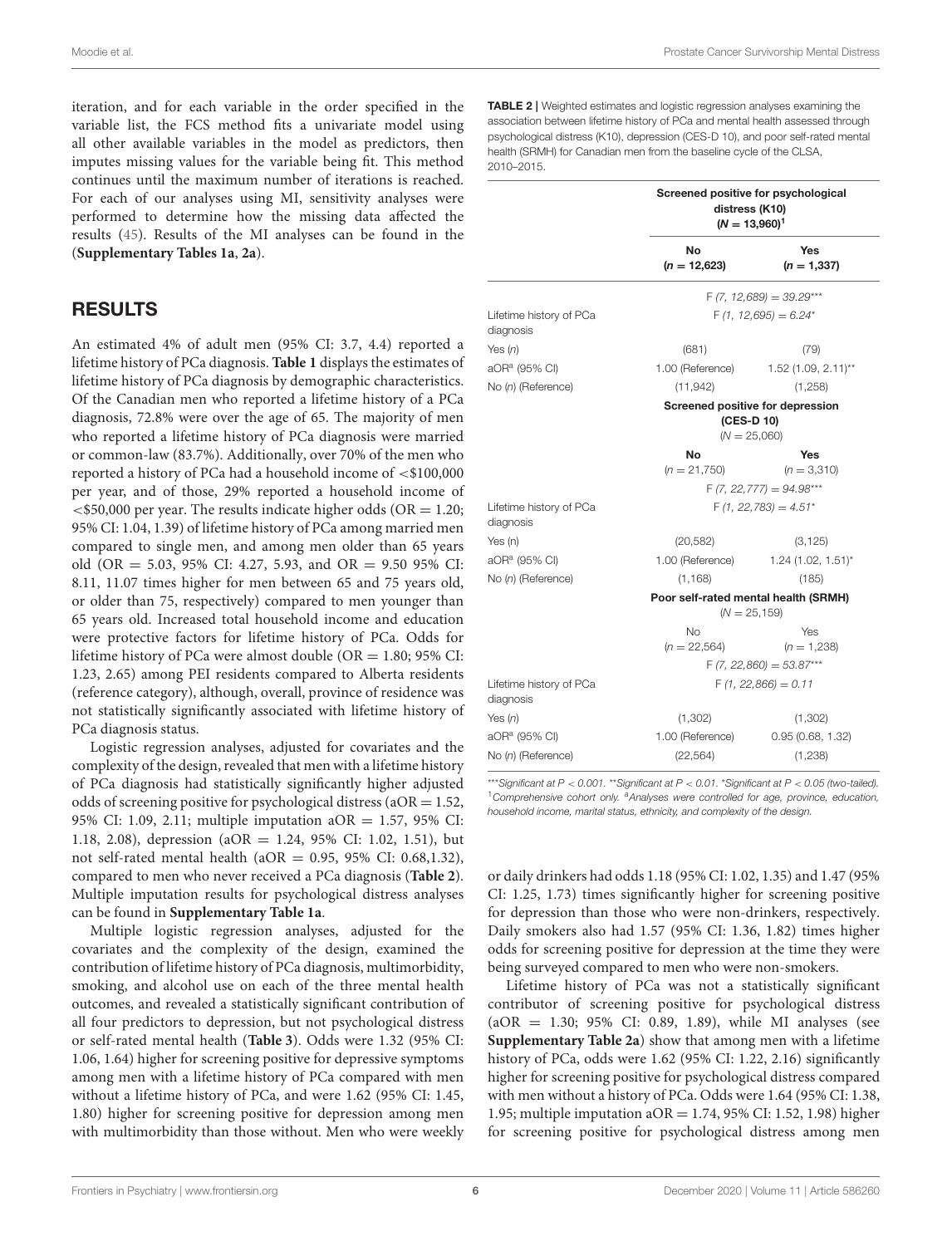|                                      | Screening positive for psychological<br>distress vs. screening negative <sup>1</sup><br>% (95% CI)<br>aOR <sup>a</sup> (95% CI) | Screening positive for depression<br>vs. screening negative<br>% (95% CI)<br>aOR <sup>a</sup> (95% CI) | Poor self-rated mental health vs.<br>good self-rated mental health<br>% (95% CI)<br>aOR <sup>a</sup> (95% CI) |
|--------------------------------------|---------------------------------------------------------------------------------------------------------------------------------|--------------------------------------------------------------------------------------------------------|---------------------------------------------------------------------------------------------------------------|
|                                      | $F(21, 8,989) = 15.42***$                                                                                                       | $F(24, 16, 477) = 28.98***$                                                                            | $F(24, 16, 542) = 19.97***$                                                                                   |
| Lifetime history of PCa<br>diagnosis | $F(1,9,009) = 1.83$                                                                                                             | $F(1, 16,500) = 6.03*$                                                                                 | $F(1, 16, 565) = 0.002$                                                                                       |
| Yes                                  | 10.2(7.5, 13.7)<br>1.30 (0.89, 1.89)                                                                                            | 15.1 (12.7, 17.8)<br>$1.32$ (1.06, 1.64) <sup>*</sup>                                                  | 4.3(3.1, 5.9)<br>1.01 (0.70, 1.45)                                                                            |
| No                                   | 1.00 (Reference)                                                                                                                | 1.00 (Reference)                                                                                       | 1.00 (Reference)                                                                                              |
| Multimorbidity                       | $F(1,9,009) = 31.29***$                                                                                                         | $F(1, 16,500) = 75.29***$                                                                              | $F(1, 16, 565) = 62.19***$                                                                                    |
| Yes                                  | 12.5 (11.4, 13.6)<br>$1.64$ (1.38, 1.95)***                                                                                     | 16.7 (15.9, 17.6)<br>$1.62$ (1.45, 1.80)***                                                            | $7.2$ (6.6, $7.8$ )<br>$1.97$ (1.67, 2.33)***                                                                 |
| No                                   | 1.00 (Reference)                                                                                                                | 1.00 (Reference)                                                                                       | 1.00 (Reference)                                                                                              |
| Alcohol use                          | $F(3,9,007) = 6.14**$                                                                                                           | $F(3, 16,498) = 13.79***$                                                                              | $F(3, 16, 563) = 8.76***$                                                                                     |
| Daily drinker                        | 13.6 (11.8, 15.5)<br>1.59 (1.20, 2.09)**                                                                                        | 16.5 (15.2, 17.8)<br>$1.47$ (1.25, 1.73)**                                                             | 6.3(5.5, 7.2)<br>$1.58(1.25, 2.01)$ **                                                                        |
| Weekly drinker                       | $9.2$ (8.0, 10.5)<br>1.52 (1.21, 1.91)*                                                                                         | 12.0 (11.1, 13.0)<br>$1.18(1.02, 1.35)^{*}$                                                            | 4.6(4.0, 5.3)<br>1.06 (0.85, 1.32)                                                                            |
| Occasional drinker                   | 8.2 (7.2, 1.59)<br>1.12 (0.91, 1.39)                                                                                            | 11.0 (10.1, 12.00)<br>0.88(0.77, 1.01)                                                                 | $4.1$ (3.5, 4.7)<br>0.84(0.68, 1.05)                                                                          |
| Non-drinker                          | 1.00 (Reference)                                                                                                                | 1.00 (Reference)                                                                                       | 1.00 (Reference)                                                                                              |
| Smoking                              | $F(2,9,008) = 12.91***$                                                                                                         | $F(2, 16,499) = 18.23***$                                                                              | $F(2, 16, 564) = 9.36***$                                                                                     |
| Daily smoker                         | 20.4 (17.2, 24.0)<br>1.84 (1.435 2.34)***                                                                                       | 23.9 (21.7, 26.3)<br>1.57 (1.36, 1.82)***                                                              | 10.5(9.0, 12.3)<br>$1.54$ (1.25, 1.89)***                                                                     |
| Occasional smoker                    | 14.3 (9.5, 21.1)<br>1.41 (0.86, 2.32)                                                                                           | 16.5 (13.0, 20.9)<br>1.21 (0.91, 1.64)                                                                 | 8.3(5.8, 11.7)<br>1.50 (0.98, 2.29)                                                                           |
| Non-smoker                           | 1.00 (Reference)                                                                                                                | 1.00 (Reference)                                                                                       | 1.00 (Reference)                                                                                              |
| Age                                  | $F(2,9,008) = 35.91***$                                                                                                         | $F(2, 16,499) = 51.79***$                                                                              | $F(2, 16, 564) = 8.76***$                                                                                     |
| < 65                                 | 11.4 (10.5, 12.5)<br>$2.31$ (1.80, $2.95$ )***                                                                                  | 14.6 (13.9, 15.4)<br>1.79 (1.55, 2.07)***                                                              | 6.2(5.7, 6.8)<br>2.40 (1.91, 3.00)***                                                                         |
| $65 - 74$                            | $7.5\%$ (6.5, 8.7)<br>1.14(0.87, 1.47)                                                                                          | 11.2 (10.2, 12.2)<br>1.01(0.86, 1.17)                                                                  | 3.3(2.8, 3.9)<br>0.88(0.68, 1.14)                                                                             |
| >74                                  | 1.0 (Reference)                                                                                                                 | 1.0 (Reference)                                                                                        | 1.0 (Reference)                                                                                               |
| Province                             | $F(6,9,004) = 6.98***$                                                                                                          | $F(9, 16, 492) = 1.92^*$                                                                               | $F(9, 16, 557) = 4.75***$                                                                                     |
| Saskatchewan                         |                                                                                                                                 | 15.7 (12.5, 19.6)<br>1.05 (0.76, 1.46)                                                                 | 5.7(3.8, 8.4)<br>$0.75$ $0(.45, 1.24)$                                                                        |
| Quebec                               | 14.6 (12.9, 16.6)<br>1.23 (0.88, 1.73)                                                                                          | 13.7 (12.4, 15.0)<br>$0.87$ (0.70, 1.08)                                                               | 3.8(3.1, 4.5)<br>$0.46$ (0.33, 0.65)***                                                                       |
| Prince Edward Island                 | $\overline{\phantom{0}}$                                                                                                        | 13.5 (10.1, 17.7)<br>0.83(0.58, 1.22)                                                                  | 5.8(3.7, 8.8)<br>0.72(0.42, 1.24)                                                                             |
| Ontario                              | 8.9(7.5, 10.4)<br>0.79(0.56, 1.12)                                                                                              | 12.9 (11.8, 14.2)<br>0.95(0.77, 1.18)                                                                  | 5.9(5.1, 6.9)<br>0.93(0.68, 1.28)                                                                             |
| Nova Scotia                          | 7.4(5.7, 9.5)<br>$0.58(0.38, 0.88)^{*}$                                                                                         | 13.9 (12.0, 15.9)<br>0.93(0.73, 1.18)                                                                  | 6.2(5.0, 7.6)<br>0.84(0.58, 1.21)                                                                             |
| Newfoundland and<br>Labrador         | 6.0(4.3, 8.3)<br>$0.47$ (0.30, 0.75) <sup>**</sup>                                                                              | 11.2 (9.3, 13.4)<br>$0.76$ (0.58, 0.99)*                                                               | $4.4$ (3.2, 5.9)<br>$0.60$ (0.39, 0.92)*                                                                      |
| New Brunswick                        |                                                                                                                                 | 14.8 (11.7, 18.5)<br>0.90(0.65, 1.25)                                                                  | 5.2(3.4, 7.9)<br>0.63(0.37, 1.05)                                                                             |
| Manitoba                             | 8.9(6.8, 11.4)<br>0.72(0.48, 1.09)                                                                                              | 14.9 (12.9, 17.2)<br>1.06 (0.83, 1.36)                                                                 | 5.8(4.5, 7.4)<br>0.83(0.56, 1.23)                                                                             |
| <b>British Columbia</b>              | 10.8(9.2, 12.7)<br>0.97(0.69, 1.38)                                                                                             | 15.2 (13.8, 16.8)<br>1.13 (0.91, 1.40)                                                                 | 6.2(5.3, 7.3)<br>0.93(0.66, 1.30)                                                                             |
| Alberta                              | 1.0 Reference                                                                                                                   | 1.0 Reference                                                                                          | 1.0 Reference                                                                                                 |
| Education                            | $F(1,9,009) = 0.34$                                                                                                             | $F(1, 16,500) = 2.43$                                                                                  | $F(1, 16, 565) = 0.69$                                                                                        |

<span id="page-6-0"></span>TABLE 3 | Multivariate logistic regression results predicting current psychological distress (K10), depression (CES-D 10), and self-rated poor mental health, by status of lifetime history of PCa, multimorbidity, alcohol use, and smoking for Canadian men from the baseline cycle of the CLSA, 2010–2015.

(Continued)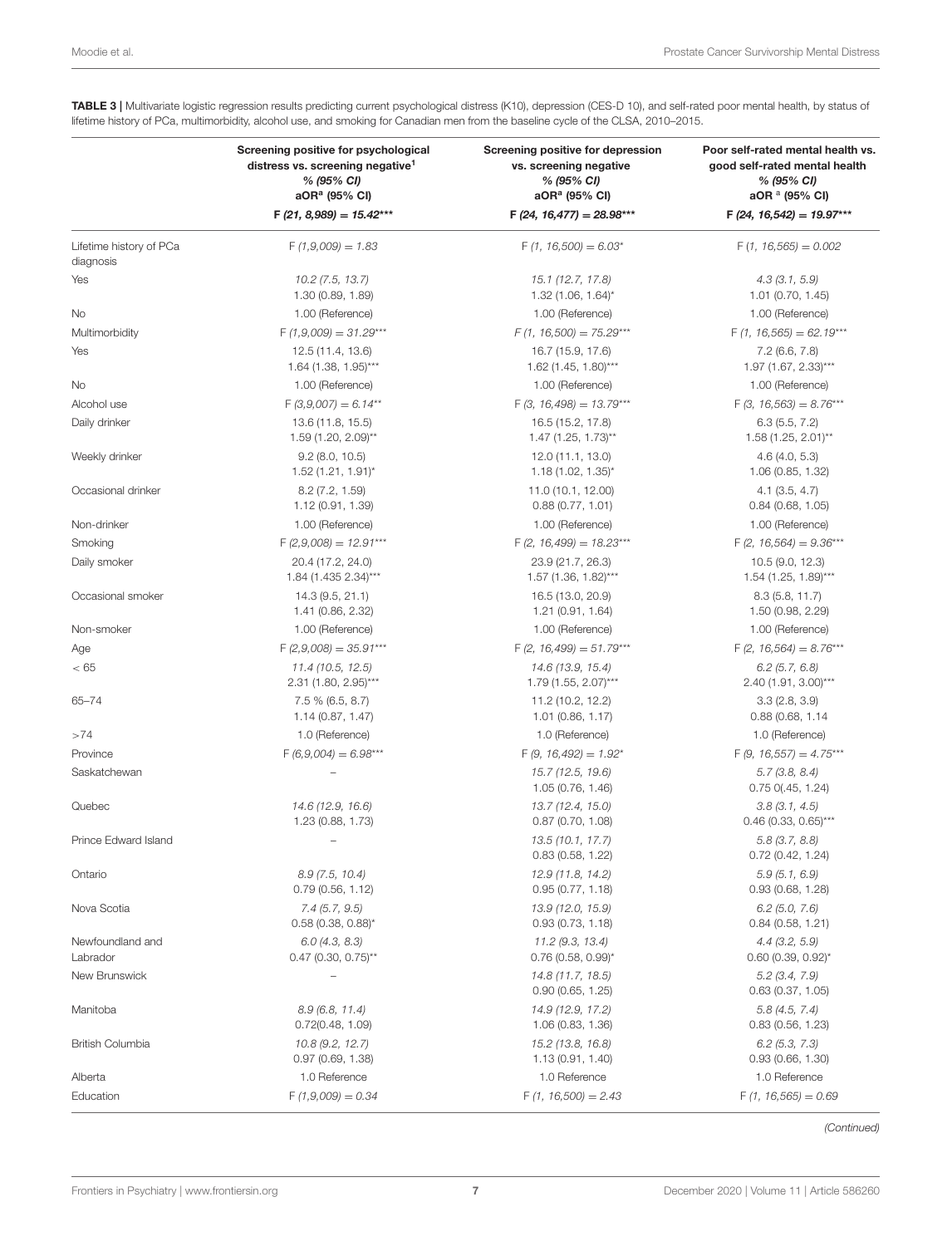#### TABLE 3 | Continued

|                                               | Screening positive for psychological<br>distress vs. screening negative <sup>1</sup><br>% (95% CI)<br>aOR <sup>a</sup> (95% CI) | Screening positive for depression<br>vs. screening negative<br>% (95% CI)<br>aOR <sup>a</sup> (95% CI) | Poor self-rated mental health vs.<br>good self-rated mental health<br>% (95% CI)<br>aOR <sup>a</sup> (95% CI) |
|-----------------------------------------------|---------------------------------------------------------------------------------------------------------------------------------|--------------------------------------------------------------------------------------------------------|---------------------------------------------------------------------------------------------------------------|
|                                               | $F(21, 8,989) = 15.42***$                                                                                                       | $F(24, 16, 477) = 28.98***$                                                                            | $F(24, 16, 542) = 19.97***$                                                                                   |
| Less than<br>post-secondary<br>degree/diploma | 12.7 (11.0, 14.6)<br>1.06 (0.87, 1.29)                                                                                          | 17.1 (15.8, 18.4)<br>1.10 (0.98, 1.23)                                                                 | 6.5(5.7, 7.4)<br>0.93(0.78, 1.11)                                                                             |
| Post-secondary<br>diploma                     | 1.0 Reference                                                                                                                   | 1.0 Reference                                                                                          | 1.0 Reference                                                                                                 |
| Household income                              | $F(3,9,007) = 13.08***$                                                                                                         | $F(3, 16,498) = 37.31***$                                                                              | $F(3, 16, 563) = 26.20***$                                                                                    |
| $<$ \$50,000/year                             | 18.1 (16.1, 20.2)<br>$2.56$ (1.87, 3.50)***                                                                                     | 22.9 (21.6, 24.4)<br>$2.65$ (2.16, 3.24)***                                                            | 9.9(8.9, 10.9)<br>$3.48(2.59, 4.86)***$                                                                       |
| $>$ \$50 000, <\$100,000<br>per year          | 10.9 (9.6, 12.2)<br>$1.74(1.31, 2.31)$ ***                                                                                      | 12.9 (11.9, 13.8)<br>$1.61$ (1.33, 1.94)***                                                            | 5.4(4.7, 6.0)<br>2.12 (1.55, 2.89)***                                                                         |
| $>$ \$100,000, <\$150<br>000 per year         | 8.3(6.9, 9.9)<br>$1.36$ (1.00, 1.86)*                                                                                           | 11.1(9.9, 12.4)<br>$1.44$ (1.76, 1.77)***                                                              | 3.3(2.7, 4.2)<br>1.30 (0.90, 1.86)                                                                            |
| $\ge$ \$150,000 year                          | 1.0 Reference                                                                                                                   | 1.0 Reference                                                                                          | 1.0 Reference                                                                                                 |
| Marital status                                | $F(1,9,009) = 11.52^*$                                                                                                          | $F(1, 16,500) = 85.17***$                                                                              | $F(1, 16, 565) = 42.98***$                                                                                    |
| Non-married/non-<br>common-law                | 17.7 (15.7, 19.9)<br>$1.41(1.16, 1.72)$ **                                                                                      | 24.4 (22.8, 26.0)<br>$1.75(1.56, 1.98)$ ***                                                            | 11.1(9.9, 12.3)<br>$1.82$ (1.52, 2.18)***                                                                     |
| Married/common-law                            | 1.0 Reference                                                                                                                   | 1.0 Reference                                                                                          | 1.0 Reference                                                                                                 |
| Ethnicity                                     | $F(1,9,009) = 0.85$                                                                                                             | $F(1, 16,500) = 3.16$                                                                                  | $F(1, 16, 565) = 2.98$                                                                                        |
| Other                                         | 14.4 (10.7, 19.2)<br>1.20 (0.82, 1.76)                                                                                          | 17.8 (14.4, 21.8)<br>1.28 (0.98, 1.67)                                                                 | 4.3(2.8, 6.6)<br>0.66(0.41, 1.06)                                                                             |
| White only                                    | 1.0 Reference                                                                                                                   | 1.0 Reference                                                                                          | 1.0 Reference                                                                                                 |

\*\*\*Significant at  $P < 0.001$ . \*\*Significant at  $P < 0.01$ . \*Significant at  $P < 0.05$  (two-tailed).

<sup>1</sup>Comprehensive cohort only. <sup>a</sup>Controlled for age, province, education, household income, marital status and ethnicity, and the complexity of the design.

with multimorbidity than those without. Men who identified themselves as weekly drinkers had 1.52 (95% CI: 1.21, 1.91; multiple imputation a $OR = 1.62$ , 95% CI: 1.32, 1.98) and those who identified themselves as daily drinkers had 1.59 (95% CI: 1.20, 2.09; multiple imputation aOR = 1.44, 95% CI: 1.18, 1.75) greater odds of screening positive for psychological distress than non-drinkers. Men who identified themselves as daily smokers had 1.84 (95% CI: 1.43, 2.34; multiple imputation aOR =  $1.82$ (95% CI: 1.43, 2.30) times higher odds for screening positive for psychological distress compared to men who identified as non-smokers.

Last, lifetime history of PCa was not a statistically significant contributor of poor self-rated mental health ( $aOR = 1.01$ ; 95% CI: 0.70, 1.45). Odds were 1.97 (95% CI: 1.67, 2.33) higher for poor self-rated mental health among men with multimorbidity than those without and were 1.58 (95% CI: 1.25, 2.01) times higher for self-rated poor mental health among daily alcohol drinkers compared to men who identified as non-drinkers. Last, men who identified as daily cigarettes smokers had 1.54 (95% CI:1.25, 1.89) times higher odds for self-rated poor mental health, compared to non-cigarettes smokers.

### **DISCUSSION**

To our knowledge, this is the first study to assess the prevalence of PCa survivorship in Canada. Results indicate that 4% of adult men in this Canadian population-based sample reported having had a lifetime history of PCa diagnosis between 2010 and 2015 when the baseline for CLSA was collected. This estimate is comparable to the 3.9% prevalence estimate of lifetime history of PCa in Atlantic Canada (2009–2015) characterized by similar demographic characteristics (e.g., age, education, ethnicity, household income) [\(5\)](#page-10-4). Results indicate greater psychological distress and depressive symptoms among Canadian men who reported a lifetime history of PCa diagnosis, compared to men who had no history of a PCa diagnosis in demographics-controlled analyses. To our knowledge, this is the largest population-based study examining these associations. Results corroborate findings from previous smaller sample size investigations and indicate that mental health disorders are significantly prevalent among prostate cancer survivors compared to men who never had a prostate cancer diagnosis, and support evidence that mental health care should be part of prostate cancer survivorship plans [\(5–](#page-10-4)[7\)](#page-10-5). While a statistically significant association between lifetime history of PCa diagnosis and validated mental health outcomes (psychological distress and depression) was observed, the status of lifetime history of PCa was not associated with self-reported mental health. Adding and holding constant the contribution of multimorbidity, smoking, and alcohol use in covariate-adjusted analyses did not change the association between lifetime history of PCa diagnosis and depression or self-reported mental health, but it rendered the association with psychological distress untenable. A scoping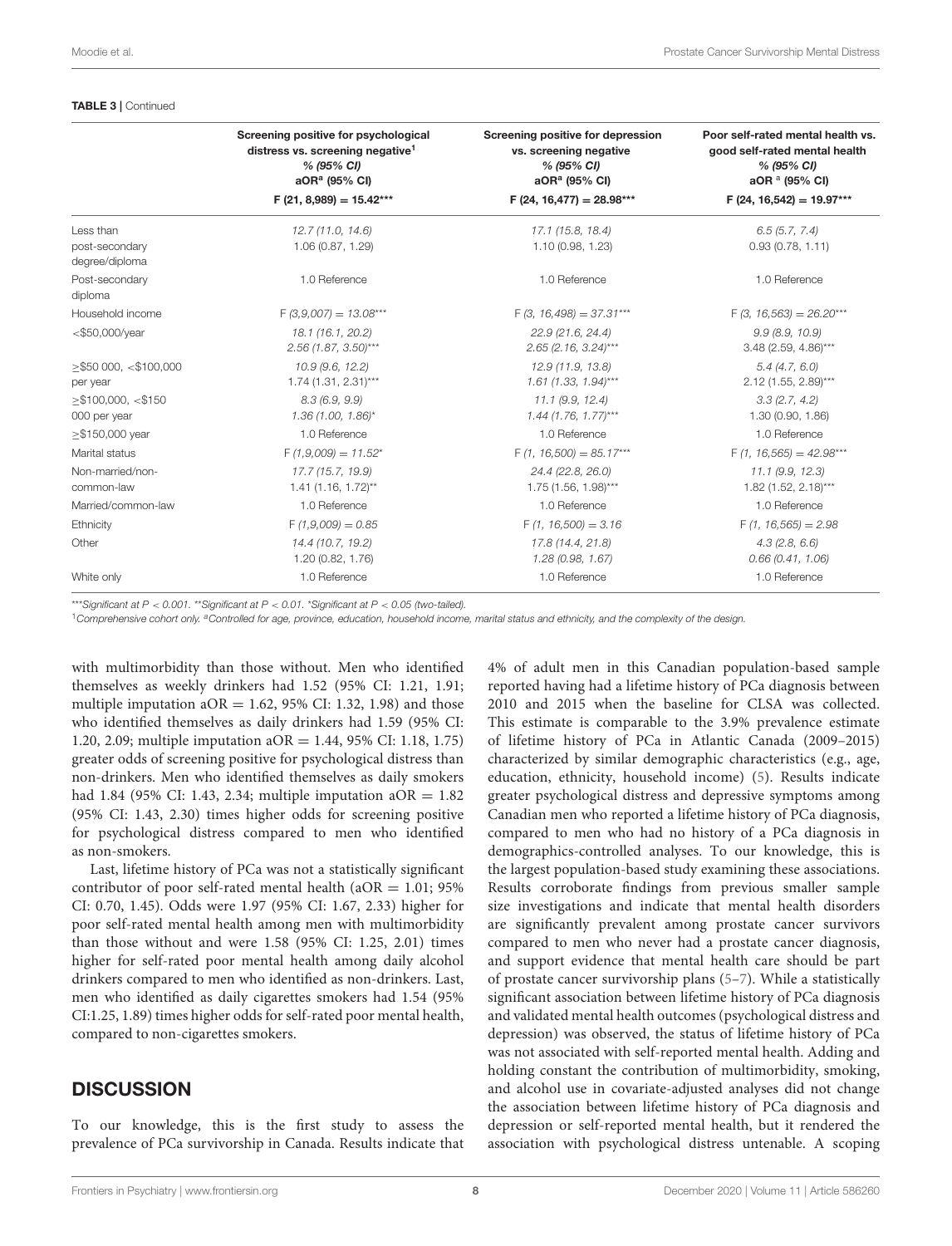review of the relationship between self-rated mental health and validated measures of mental health (which includes K10) shows that these measures, though related, should not be considered equivalent or interchangeable because self-rated mental health may be measuring people's commonly held perception of mental health and may reflect equating the question to mean whether or not the individual looked for mental health help or resources available in their community [\(46\)](#page-11-6). Compounding this issue is evidence showing that, compared to women, men tend to report less self-perceived mental health disorders, although the rates of social isolation and suicide are higher among men compared to women [\(47\)](#page-11-7). These differences may point to the possibility of less communication or verbalization of mental health problems among men, and/or more issues of shame or guilt around acknowledging these problems among men. The present findings caution us to be particularly attentive to symptoms of mental health among men when they are observed. They further emphasize the importance of including validated questionnaires in PCa survivorship plans to assess mental health disorders among PCa during their survivorship journey. The implementation of innovative and integrative patient education and empowerment plans through holistic interventions that aim to ease the psychosocial and physical needs (e.g., loss of sexual function, urinary leakage, feeling disconnected from their intimate partner and close family and friends, lack of sleep, and fatigue) of these survivors is warranted [\(48,](#page-11-8) [49\)](#page-11-9). These programs share the common goal of fostering networks of healthcare professionals, researchers, and patient representatives to improve the quality of life of survivors of PCa and intervene early after the diagnosis when most of these survivorship needs emerge [\(49\)](#page-11-9).

The observed results extend the current literature by showing that PCa survivors may deal with higher levels of depression than men without a lifetime history of PCa diagnosis, even when demographic characteristics and factors known to be associated with poorer mental health outcomes in the general population, such as multimorbidity, alcohol use, and smoking, are statistically controlled [\(5](#page-10-4)[–10\)](#page-10-7). These results are consistent with results, reported in the literature among smaller sample size populations, that indicate higher odds of depression among survivors of PCa compared to men in the population who do not have a history of PCa [\(5](#page-10-4)[–7\)](#page-10-5). Results that we report are also consistent with the literature showing that men with higher multimorbidity, or who are frequent current drinkers or smokers, have higher odds for screening positive for mental health disorders compared to those without these conditions [\(15,](#page-10-15) [16,](#page-10-16) [18\)](#page-10-18). Future studies should examine the possibility of interactive effects between these factors and the presence or absence of PCa diagnosis, and their contribution to mental health disorders among men.

Covariate results from our final analysis also indicate that younger age, not being currently in a relationship, lower household income, and residing in Atlantic Canada may be placing men at higher odds of mental health disorder than being of older age, being currently in a relationship, of over 150,000\$ in household income and residing in Alberta. These results are not surprising and are comparable to other studies [\(5,](#page-10-4) [11,](#page-10-8) [20,](#page-10-19) [50,](#page-11-10) [56\)](#page-11-11).

The results reported here, however, are not without limitations. First, the nature of the data is retrospective and self-reported; thus, it is subject to challenges of accurate recall and also survivor bias, reflecting largely determinants of survival. Since the CLSA data does not capture the date of the PCa diagnosis, survivorship time could not be controlled for in the analyses and may have biased the results. Second, the overall response proportion in the CLSA data was ∼10% which (although adjusted for by the use of population-based weights) may have introduced nonresponse bias [\(42\)](#page-11-2). CLSA respondents were slightly more educated than the non-responders [\(21\)](#page-10-20). This bias could have led to an underestimate of the prevalence estimate of history of PCa diagnosis as adults with higher educational attainment tend to live healthier and longer lives than their counterparts [\(38\)](#page-11-12).

Since multimorbidity and substance use increase the risk of mortality, the proportion of cases with high multimorbidity and heavy substance use may be lower in our data and could have led to an underestimate of the odds ratios observed [\(51–](#page-11-13)[53\)](#page-11-14). While a binary coding of multimorbidity with a cutoff score of two or more comorbid conditions is common in two thirds of public health studies, possible disease counts, rather than binary coding, may be more appropriate, as suggested by a recent systematic review [\(54\)](#page-11-15).

Another limitation to our study is the amount of missing data exceeding 5% for the psychological distress (K10) outcome measure, which we addressed through MI and sensitivity analyses. When psychological distress was assessed in a model controlled for demographics, a statistically significant relationship between the predictor and outcome emerged in both original and MI with sensitivity analyses. However, when multimorbidity and substance use were added to the model in the original data set, the association between lifetime history of PCa and psychological distress became non-significant, while in MI data and sensitivity analyses, the results were comparable to the single assessment of the relationship between PCa survivorship and psychological distress, controlled for demographic covariates. The use of a second validated outcome measure (CES-D 10) adds confidence to the MI and sensitivity analyses results for psychological distress, although future studies should attempt to reproduce these results. This study would have benefited from statistical control of current medication for depression, anxiety, or both, the presence of other mental health conditions, or past lifetime history of such conditions. Future studies should consider their inclusion.

Last, our design precludes us from differentiating between men with lifetime history of PCa, men with a lifetime history of any other type of cancer, and men who never had a history of cancer, as our data access file contained a combined comparison (control) group. Future studies may consider undertaking an examination of various other control groups including other types of cancer groups in addition to a no cancer diagnosis control. In a recent study of over 6,000 men residing in Atlantic Canada, it was found that survivors of PCa had more than double the odds of screening positive for anxiety or depression when compared to men from a pooled control group, similar to ours, that included other cancer survivors and men who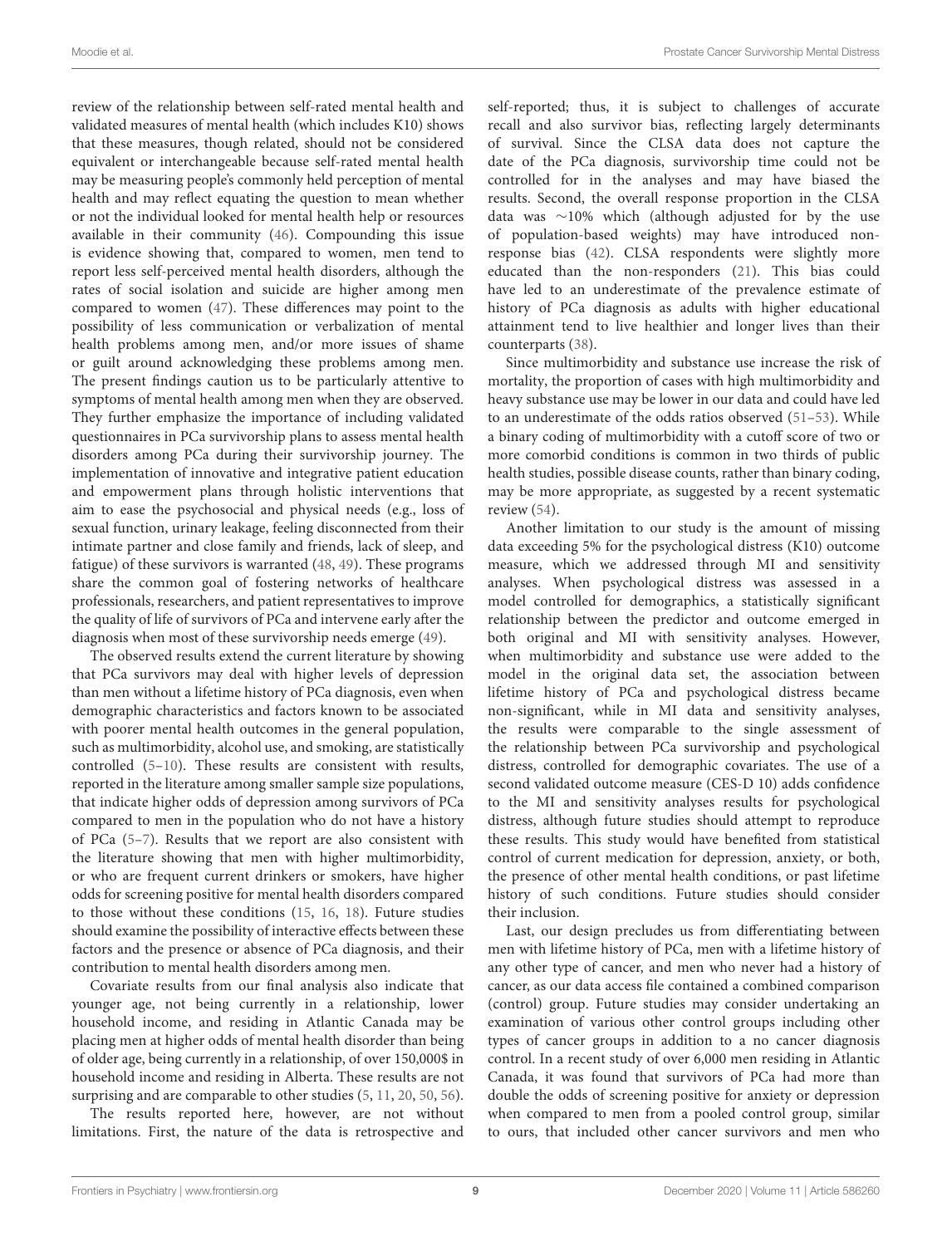never had a history of cancer diagnosis combined [\(5\)](#page-10-4). In a subsequent study, the researchers split their control group and found odds 2.60 times higher for screening positive for depression symptoms among men with a lifetime history of PCa compared to men with a history of any other form of cancer [\(54\)](#page-11-15). No statistically significant differences emerged when men with other forms of cancer were compared with men who did not report a history of any type of cancer during their lifetime [\(55\)](#page-11-16). Future studies should consider expanding their control group to other cancer sites. Taken together, these results corroborate the existing literature that mental health disorders are particularly prevalent among PCa survivors and strengthen the recommendation of including mental health assessments in diagnosis to treatment and survivorship care plans for this population [\(5,](#page-10-4) [49,](#page-11-9) [55\)](#page-11-16).

Despite these enumerated limitations, the results reported here provide important contributions to the literature and information for survivorship clinical care teams for this population. Here we provide evidence of poor mental health outcomes among Canadian men with a history of PCa diagnosis by examining CLSA data from a large national population-based survey that used a standard protocol. Another strength to this study is the use of two validated mental health measures, CES-D 10 and K10, in addition to a measure of self-reported mental health, which allowed us to capture different dimensions of the mental health construct. Another important consideration is that we were able to capture 26 chronic conditions for inclusion in our multimorbidity variable. In contrast, many previous studies examining multimorbidity in the Canadian population were based on only a limited number of chronic conditions [\(56\)](#page-11-11).

Future CLSA longitudinal data should be used to assess temporal changes in the prevalence of mental health outcomes among men with a history of a PCa diagnosis. Future cycles of CLSA data could be used to identify incident cases of PCa, which will also allow for a comparison between the mental health outcomes of newly diagnosed men (incident cases) and those of men with a lifetime history of a PCa diagnosis at baseline. Future studies may also wish to examine the extent to which unhealthy lifestyles are factors that lead to the development of prostate cancer or emerge after the diagnosis as unhealthy coping mechanisms, or both.

In conclusion, data from a nationally representative sample of men indicate that those with a lifetime history of PCa diagnosis have worse mental health outcomes than those with no history of PCa diagnosis, when literature-derived relevant contributing factors to poor mental health outcomes in the population are held constant. These results are important because, taken together with other recent reports in the literature, they point out to a need that is currently unacknowledged and unaddressed in PCa survivorship care plans throughout Canada or elsewhere in the world [\(5](#page-10-4)[–7,](#page-10-5) [49,](#page-11-9) [55\)](#page-11-16). Leaving mental health needs unattended leads to poor quality of life among PCa survivors, poor oncological outcomes, and could potentially burden health care systems [\(6](#page-10-6)[–11\)](#page-10-8). In light of the current and recent studies, the necessity of assessing patients' needs as they emerge after the diagnosis and treatment, understanding the role treatment modalities play in their development, and creating survivorship care plans that address these needs including earlier interventions in the form of pre-habilitation as well as survivorship programs is evident [\(11,](#page-10-8) [20,](#page-10-19) [57,](#page-11-17) [58\)](#page-11-18).

Results observed here, point to the need to develop multidisciplinary survivorship care teams that include mental health care experts who can diagnose and treat patients and survivors in need of mental health support. They also point to the need to develop patient education and empowerment interventions for programs and survivors that address directly their psychosocial oncological needs, including, but not limited to, unmet emotional needs (e.g., loss of sexual function and unmet intimacy needs), social isolation, and lack of social support [\(11,](#page-10-8) [20,](#page-10-19) [49,](#page-11-9) [59\)](#page-11-19). Results here indicate that preventative efforts to reduce the mental health burden during PCa survivorship are warranted.

# DATA AVAILABILITY STATEMENT

The datasets generated for this article were generated by the Canadian Longitudinal Study of Aging; researchers apply for data access by following the procedure outlined here: [www.clsa-elcv.ca.](http://www.clsa-elcv.ca) Questions regarding access the datasets should be directed to [access@clsa-elcv.ca.](mailto:access@clsa-elcv.ca)

# ETHICS STATEMENT

The studies involving human participants were reviewed and approved by Health Sciences Research Ethics Board (#2018-4523), Dalhousie University, Nova Scotia, Canada. The patients/participants provided their written informed consent to participate in this study.

# AUTHOR CONTRIBUTIONS

GI, LM, RR, SK, and PA: conception, methodology, results, discussion, and reviewed final manuscript. LM, GI, and RR: literature research. GI and LM: statistical analysis and manuscript draft preparation. All authors: contributed to the article and approved the submitted version.

# FUNDING

This project was funded by the Dalhousie Research Medical Foundation through the Soillse Research fund.

# ACKNOWLEDGMENTS

This research was made possible using the data/biospecimens collected by the Canadian Longitudinal Study on Aging (CLSA). Funding for the Canadian Longitudinal Study on Aging (CLSA) is provided by the Government of Canada through the Canadian Institutes of Health Research (CIHR) under grant reference LSA 94473 and the Canada Foundation for Innovation. This research has been conducted using the CLSA dataset Baseline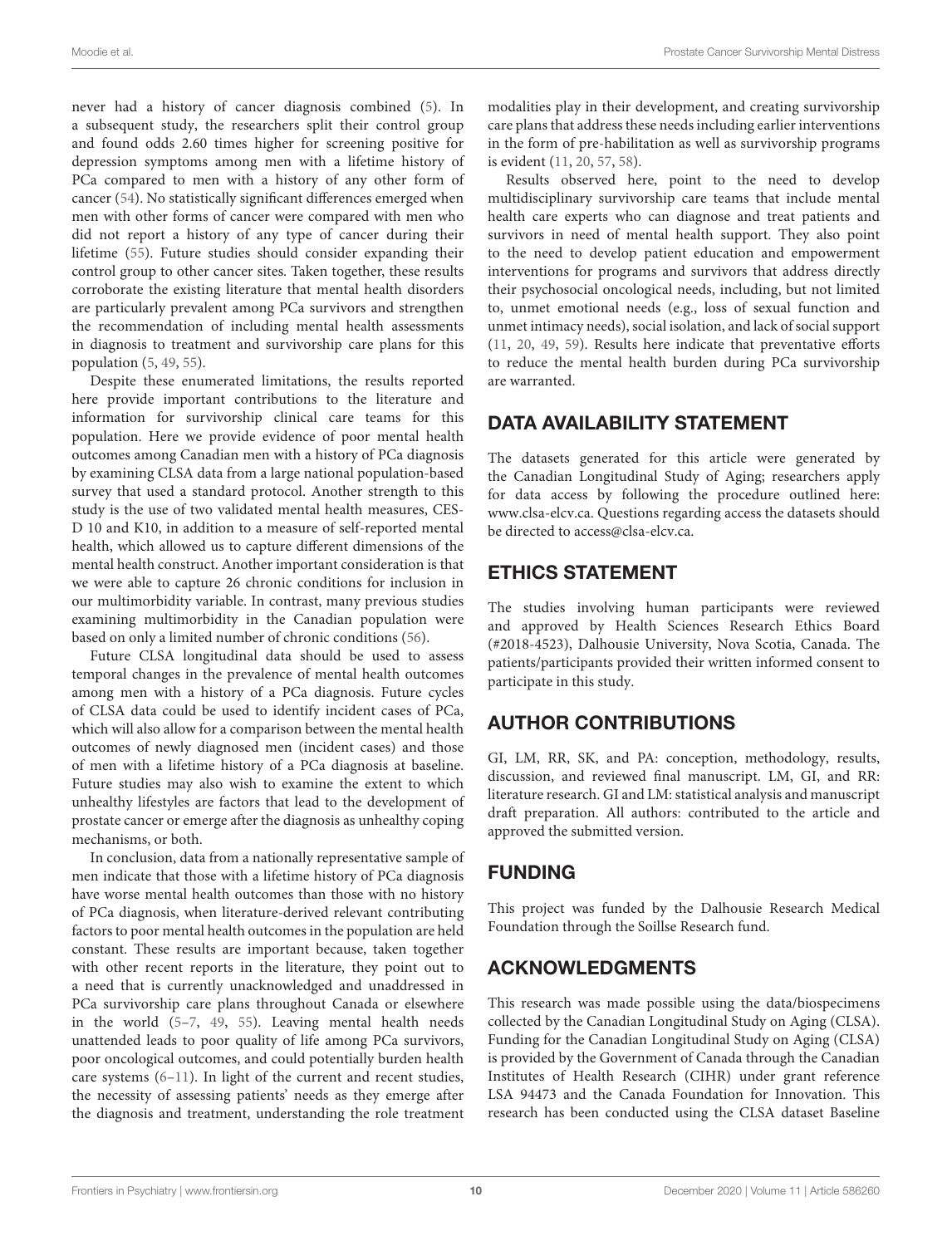Tracking Dataset version 3.3, Comprehensive Dataset version 3.2, under Application Number #171019. The CLSA is led by Drs. Parminder Raina, ChristinaWolfson, and SK. This research was also made possible through the support of the Soillse Prostate Cancer Quality of Life Research and its resources.

### **REFERENCES**

- <span id="page-10-0"></span>1. Canadian Cancer Society. Canadian Cancer Statistics. (2017). Available online at: [http://www.cancer.ca/~/media/cancer.ca/CW/cancer%20information/](http://www.cancer.ca/~/media/cancer.ca/CW/cancer%20information/cancer%20101/Canadian%20cancer%20statistics/Canadian-Cancer-Statistics-2017-EN.pdf) [cancer%20101/Canadian%20cancer%20statistics/Canadian-Cancer-](http://www.cancer.ca/~/media/cancer.ca/CW/cancer%20information/cancer%20101/Canadian%20cancer%20statistics/Canadian-Cancer-Statistics-2017-EN.pdf)[Statistics-2017-EN.pdf](http://www.cancer.ca/~/media/cancer.ca/CW/cancer%20information/cancer%20101/Canadian%20cancer%20statistics/Canadian-Cancer-Statistics-2017-EN.pdf) (accessed June 15, 2020).
- <span id="page-10-1"></span>2. Pernar CH, Ebot EM, Wilson KM. The epidemiology of prostate cancer. Cold Spring Harb Perspect Med. (2018) prostate cancer. Cold Spring Harb 8:a030361. doi: [10.1101/cshperspect.a030361](https://doi.org/10.1101/cshperspect.a030361)
- <span id="page-10-2"></span>3. Rawla P. Epidemiology of prostate cancer. World J Oncol. (2019) 10:63–89. doi: [10.14740/wjon1191](https://doi.org/10.14740/wjon1191)
- <span id="page-10-3"></span>4. Nam RK, Cheung P, Herschorn S. Incidence of complications other than urinary incontinence or erectile dysfunction after radical prostatectomy or radiotherapy for prostate cancer: a population-based cohort study. Lancet Oncol. (2014) 15:223–31. doi: [10.1016/S1470-2045\(13\)70606-5](https://doi.org/10.1016/S1470-2045(13)70606-5)
- <span id="page-10-4"></span>5. Ilie G, Rutledge R, Sweeney E. Anxiety and depression symptoms in adult males in Atlantic Canada with or without a lifetime history of prostate cancer. Psychooncology. (2020) 29:280–6. doi: [10.1002/pon.5244](https://doi.org/10.1002/pon.5244)
- <span id="page-10-6"></span>6. Fervaha G, Izard JP, Tripp DA, Rajan S, Leong DP, Siemens DR. Depression and prostate cancer: a focused review for the clinician. Urol Oncol. (2019) 37:282–8. doi: [10.1016/j.urolonc.2018.12.020](https://doi.org/10.1016/j.urolonc.2018.12.020)
- <span id="page-10-5"></span>7. Watts S, Leydon G, Birch B, Prescott P, Lai L, Eardley S. Depression and anxiety in prostate cancer: a systematic review and meta-analysis of prevalence rates. BMJ Open. (2014) 13:e003901. doi: [10.1136/bmjopen-2013-003901](https://doi.org/10.1136/bmjopen-2013-003901)
- <span id="page-10-13"></span>Pasquini M, Biondi M. Depression in cancer patients: a critical review. Clin Pract Epidemiol Ment Health. (2007) 3:2. doi: [10.1186/1745-0179-3-2](https://doi.org/10.1186/1745-0179-3-2)
- <span id="page-10-10"></span>9. DiMatteo MR, Lepper HS, Croghan TW. Depression is a risk factor for noncompliance with medical treatment: meta-analysis of the effects of anxiety and depression on patient adherence. Arch Intern Med. (2000) 160:2101– 7. doi: [10.1001/archinte.160.14.2101](https://doi.org/10.1001/archinte.160.14.2101)
- <span id="page-10-7"></span>10. Prasad SM, Eggener SE, Lipsitz SR, Irwin MR, Ganz PA, Hu JC. Effect of depression on diagnosis, treatment, and mortality of men with clinically localized prostate cancer. J Clin Oncol. (2014) 32:2471– 8. doi: [10.1200/JCO.2013.51.1048](https://doi.org/10.1200/JCO.2013.51.1048)
- <span id="page-10-8"></span>11. Ilie G, MacDonald M, Bell D. An examination of the relationship between mental distress, functional and psychosocial quality of life indicators in a sample of prostate cancer survivors who received curative treatment. Urol Pract. (2019) 7:384–90. doi: [10.1097/UPJ.000000000000000104](https://doi.org/10.1097/UPJ.000000000000000104)
- <span id="page-10-11"></span>12. Barnett K, Mercer SW, Norbury M. Epidemiology of multimorbidity and implications for health care, research, and medical education: a cross-sectional study. Lancet. (2012) 380:37–43. doi: [10.1016/S0140-6736\(12\)60240-2](https://doi.org/10.1016/S0140-6736(12)60240-2)
- <span id="page-10-9"></span>13. Nieder C, Dalhaug A, Pawinski A. Comorbidity, use of common medications, and risk of early death in patients with localized or locally advanced prostate cancer. ScientificWorldJournal. (2011) 11:1178–86. doi: [10.1100/tsw.2011.121](https://doi.org/10.1100/tsw.2011.121)
- <span id="page-10-14"></span>14. Fortin M, Lapointe L, Hudon C, Vanasse A, Ntetu AL, Maltais D. Multimorbidity and quality of life in primary care: a systematic review. Health Qual Life Out. (2004) 2:51. doi: [10.1186/1477-7525-2-51](https://doi.org/10.1186/1477-7525-2-51)
- <span id="page-10-15"></span>15. Read JR, Sharpe L, Modini M, Dear BF. Multimorbidity and depression: a systematic review and meta-analysis. J Affect Disord. (2017) 221:36– 46. doi: [10.1016/j.jad.2017.06.009](https://doi.org/10.1016/j.jad.2017.06.009)
- <span id="page-10-16"></span>16. Westmaas JL, Alcaraz KI, Berg CJ, Stein KD. Prevalence and correlates of smoking and cessation-related behavior among survivors of ten cancers: findings from a nationwide survey nine years after diagnosis. Cancer Epidemiol Biomarkers Prev. (2014) 23:1783–92. doi: [10.1158/1055-9965.EPI-14-0046](https://doi.org/10.1158/1055-9965.EPI-14-0046)
- <span id="page-10-12"></span>17. Zhao J, Stockwell T, Roemer A. Is alcohol consumption a risk factor for prostate cancer? A systematic review and meta–analysis. BMC Cancer. (2016) 16:845. doi: [10.1186/s12885-016-2891-z](https://doi.org/10.1186/s12885-016-2891-z)

### SUPPLEMENTARY MATERIAL

<span id="page-10-33"></span>The Supplementary Material for this article can be found [online at: https://www.frontiersin.org/articles/10.3389/fpsyt.](https://www.frontiersin.org/articles/10.3389/fpsyt.2020.586260/full#supplementary-material) 2020.586260/full#supplementary-material

- <span id="page-10-18"></span>18. Capella MDM, Adan A. The age of onset of substance use is related to the coping strategies to deal with treatment in men with substance use disorder. Peer J. (2017) 5:e3660. doi: [10.7717/peerj.3660](https://doi.org/10.7717/peerj.3660)
- <span id="page-10-17"></span>19. Spendelow JS, Eli Joubert H, Lee H, Fairhurst BR. Coping and adjustment in men with prostate cancer: a systematic review of qualitative studies. J Cancer Surviv. (2018) 12:155–68. doi: [10.1007/s11764-017-0654-8](https://doi.org/10.1007/s11764-017-0654-8)
- <span id="page-10-19"></span>20. Ilie G, White J, Mason R, Rendon R, Bailly G, Lawen J, et al. Current mental distress among men with a history of radical prostatectomy and related adverse correlates. Am J Mens Health. (2020) 14:1557988320957535. doi: [10.1177/1557988320957535](https://doi.org/10.1177/1557988320957535)
- <span id="page-10-20"></span>21. Raina P, Wolfson C, Kirkland S, Griffith LE, Balion C, Cossette B, et al. Cohort profile: the Canadian Longitudinal Study on Aging (CLSA). Int J Epidemiol. (2019) 48:1752–3. doi: [10.1093/ije/dyz173](https://doi.org/10.1093/ije/dyz173)
- <span id="page-10-21"></span>22. Kessler RC, Barker PR, Colpe LJ, Epstein JF, Gfroerer JC, Hiripi E, et al. Screening for serious mental illness in the general population. Arch Gen Psychiatry. (2003) 60:184–9. doi: [10.1001/archpsyc.60.2.184](https://doi.org/10.1001/archpsyc.60.2.184)
- <span id="page-10-22"></span>23. Sampasa-Kanyinga H, Zamorski MA, Colman I. The psychometric properties of the 10-item Kessler Psychological Distress Scale (K10) in Canadian military personnel. PLoS ONE. (2018) 13:e0196562. doi: [10.1371/journal.pone.0196562](https://doi.org/10.1371/journal.pone.0196562)
- <span id="page-10-23"></span>24. Andresen EM, Malmgren JA, Carter WB, Patrick DL. Screening for depression in well older adults: evaluation of a short form of the CES-D (Center for Epidemiologic Studies Depression Scale). Am J Prev Med. (1994) 10:77–84.
- <span id="page-10-24"></span>25. Björgvinsson T, Kertz SJ, Bigda-Peyton JS, McCoy KL, Aderka IM. Psychometric properties of the CES-D-10 in a psychiatric sample. Assessment. (2013) 20:429–36. doi: [10.1177/1073191113481998](https://doi.org/10.1177/1073191113481998)
- 26. Miller WC, Anton HA, Townson AF. Measurement properties of the CESD scale among individuals with spinal cord injury. Spinal Cord. (2008) 46:287– 92. doi: [10.1038/sj.sc.3102127](https://doi.org/10.1038/sj.sc.3102127)
- <span id="page-10-25"></span>27. Radloff LS. CES-D scale: a self report depression scale for research in the general populations. Appl Psychol Measur. (1977) 1:385–401. doi: [10.1177/014662167700100306](https://doi.org/10.1177/014662167700100306)
- <span id="page-10-26"></span>28. Nguyen MT, Chan WY, Keeler C. The association between self-rated mental health status and total health care expenditure. Medicine. (2015) 94:e1410. doi: [10.1097/MD.0000000000001410](https://doi.org/10.1097/MD.0000000000001410)
- <span id="page-10-27"></span>29. Moor I, Spallek J, Richter M. Explaining socioeconomic inequalities in selfrated health: a systematic review of the relative contribution of material, psychosocial and behavioural factors. J Epidemiol Community Health. (2017) 71:565–75. doi: [10.1136/jech-2016-207589](https://doi.org/10.1136/jech-2016-207589)
- <span id="page-10-28"></span>30. Ontario Health Study. Available online at:<https://www.ontariohealthstudy.ca/> (accessed November 1, 2020).
- <span id="page-10-29"></span>31. Tremblay MS, Connor Gorber S. Canadian health measures survey: brief overview. Can J Public Health. (2007) 98:453–6. doi: [10.1007/BF03405437](https://doi.org/10.1007/BF03405437)
- <span id="page-10-30"></span>32. Canadian Tobacco Use Monitoring Survey (CTUMS) (2011). Available online at: [https://www.canada.ca/en/health-canada/services/publications/](https://www.canada.ca/en/health-canada/services/publications/healthy-living/canadian-tobacco-use-monitoring-survey-2011-summary.html) [healthy-living/canadian-tobacco-use-monitoring-survey-2011-summary.](https://www.canada.ca/en/health-canada/services/publications/healthy-living/canadian-tobacco-use-monitoring-survey-2011-summary.html) [html](https://www.canada.ca/en/health-canada/services/publications/healthy-living/canadian-tobacco-use-monitoring-survey-2011-summary.html) (accessed November 4, 2020).
- <span id="page-10-31"></span>33. Ialomiteanu AR, Adlaf EM, Hamilton H, Mann RE. Addiction and Mental Health Indicators Among Ontario Adults 1977-2011. Center for Addiction and Mental Health No.35 (2011). Available online at: [https://camh.ca/-/media/](https://camh.ca/-/media/files/pdfs---camh-monitor/camh-monitor-2011-trends-ereport-final-pdf.pdf) [files/pdfs---camh-monitor/camh-monitor-2011-trends-ereport-final-pdf.](https://camh.ca/-/media/files/pdfs---camh-monitor/camh-monitor-2011-trends-ereport-final-pdf.pdf) [pdf](https://camh.ca/-/media/files/pdfs---camh-monitor/camh-monitor-2011-trends-ereport-final-pdf.pdf) (accessed November 4, 2020).
- <span id="page-10-32"></span>34. Sakib MN, Shooshtari S, St. John P, Menec V. The prevalence of multimorbidity and associations with lifestyle factors among middle-aged Canadians: an analysis of Canadian Longitudinal Study on Aging data. BMC Public Health. (2019) 19:243. doi: [10.1186/s12889-019-6567-x](https://doi.org/10.1186/s12889-019-6567-x)
- 35. Prados-Torres A, Calderón-Larrañaga A, Hancco-Saavedra J, Poblador-Plou B, van den Akker M. Multimorbidity patterns: a systematic review. J Clin Epidemiol. (2014) 67:254–66. doi: [10.1016/j.jclinepi.2013.09.021](https://doi.org/10.1016/j.jclinepi.2013.09.021)